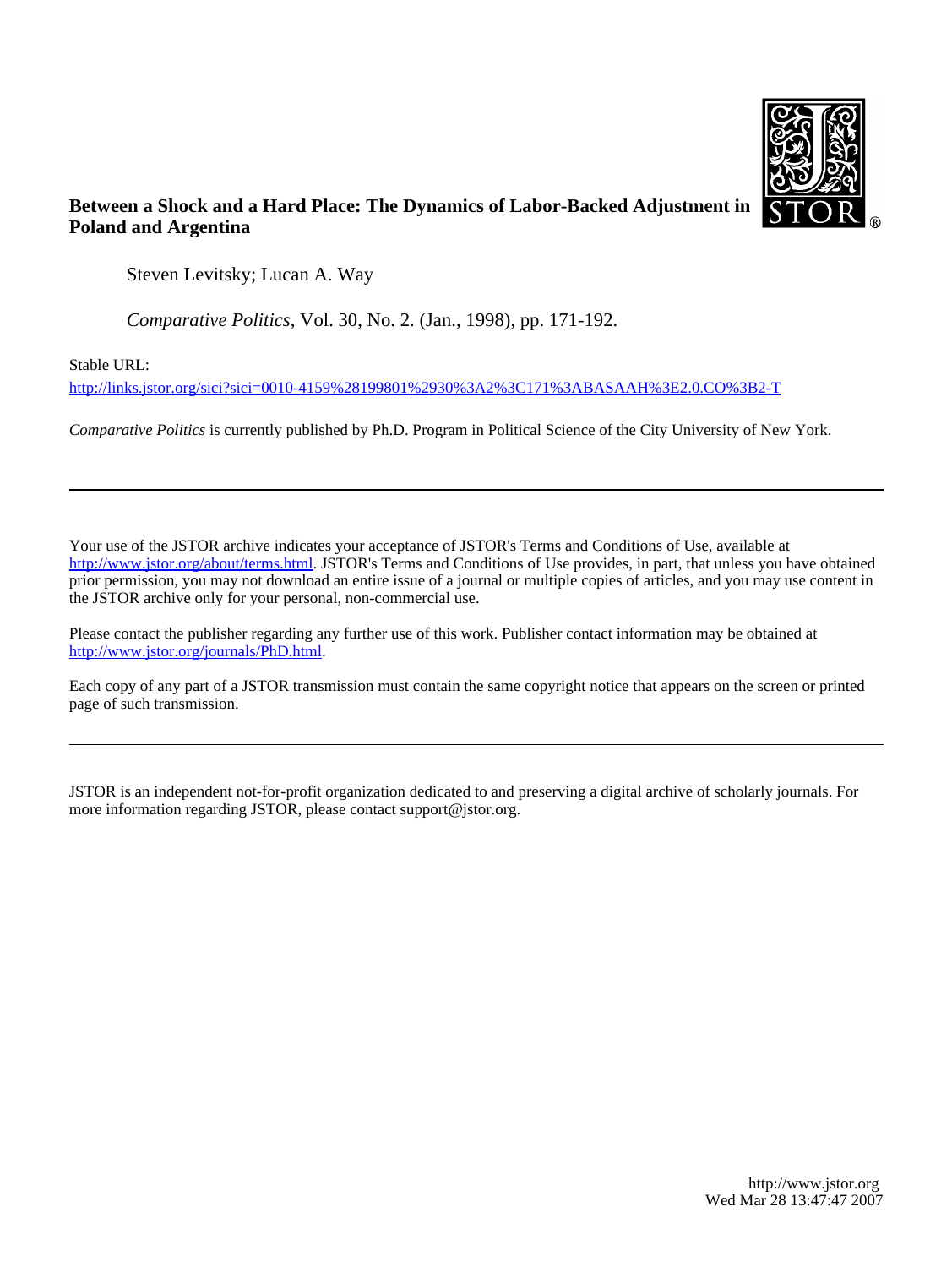# Between a Shock and a Hard Place

# The Dynamics of Labor-Backed Adjustment in Poland and Argentina

## *Steven Levitsky and Lucan A. Way*

The literature on the politics of economic adjustment in less developed countries often assumes that successful reform requires the defeat or marginalization of organized labor.' Some scholars stress the importance of the autonomy of state actors from pressures "from below" as they seek to implement reforms.<sup>2</sup> Others emphasize the exclusionary nature of recent attempts at neoliberal reform, showing how mechanisms such as rule by decree have enabled governments to limit the participation of political parties, unions, and other interest groups in the policymaking process.' Still others note that socioeconomic changes and economic crisis have weakened unions, thereby limiting their capacity to resist reforms. $4$ 

However, not all successful adjustment programs have been imposed on unwilling labor movements. In several countries in recent years, governing labor-backed parties have elicited substantial union cooperation as they carried out far-reaching reforms, despite the high costs that such policies entailed for the unions.' In these cases successful adjustment was facilitated, not by the defeat of labor, but rather by its acquiescence and at times active support. This paper explores the dynamics of an important yet understudied "mode" of economic adjustment, labor-backed adjustment, through a comparison of Argentina and Poland. In both countries governing parties representing powerful labor constituencies successfully implemented radical neoliberal reforms, and in both cases the party's union allies actively supported the government during the critical initial period of reforms.<sup>6</sup> Within two years, however, they diverged, as the Solidarity union defected from the governing coalition in 1991, while the bulk of the Argentine General Confederation of Workers (CGT) remained wedded to the Peronist government.

This article addresses two main questions. First, how can we explain the surprising level of labor cooperation during the initial reform period in each country? Given the high costs that economic refoms entailed for organized labor, what accounts for the "stickiness" of the two alliances? Second, in the context of sustained laborbacked adjustment, what factors contribute to the endurance or break-up of partylabor alliances? Why did labor continue to cooperate in Argentina but defect in Poland?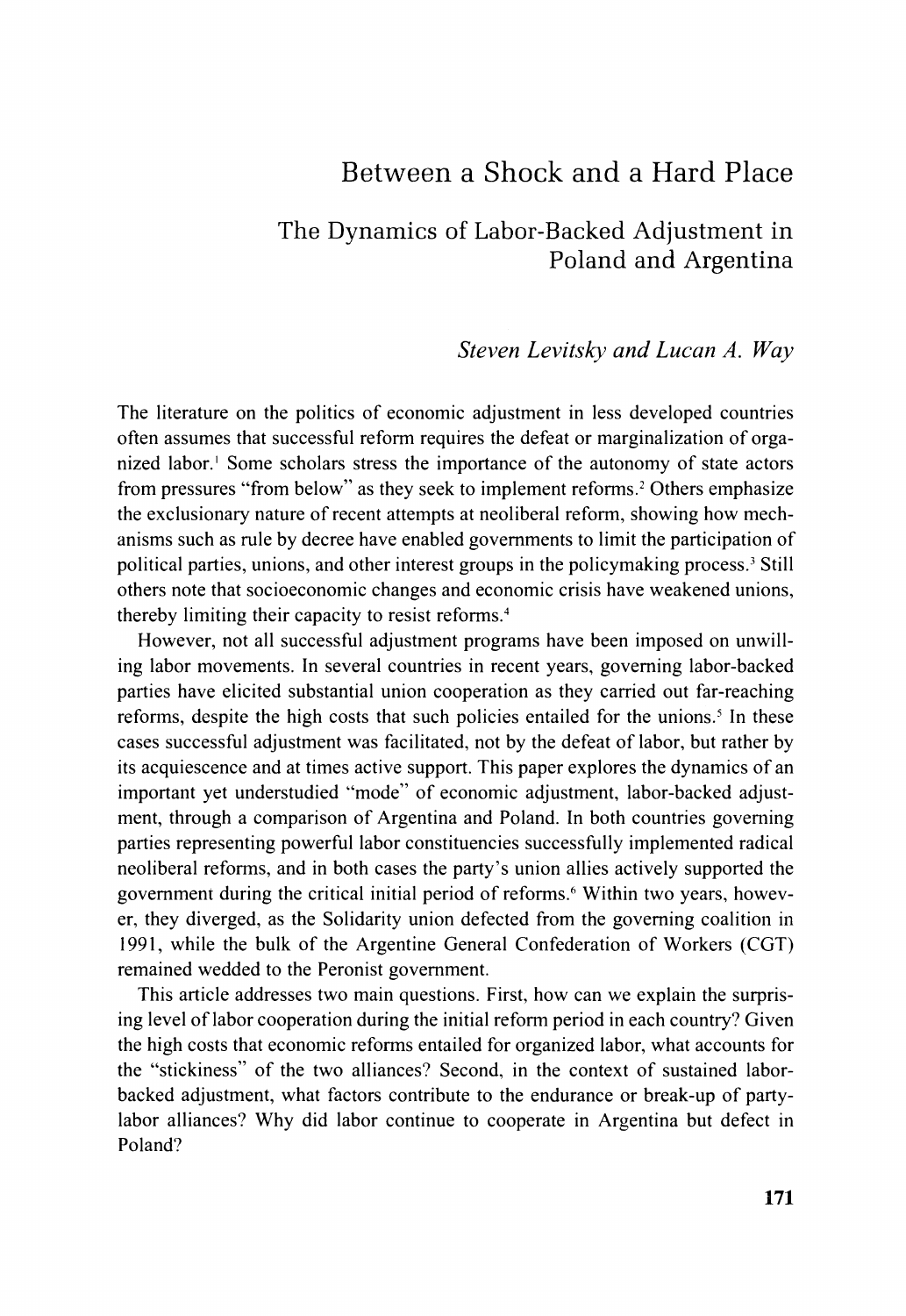### **The Argument in Brief**

Explanation of the initial labor cooperation in Argentina and Poland requires an examination of the ways in which union leaders' choices were shaped by party-labor alliances. During the initial period of reform labor acquiescence must be understood as a product of social linkages, or shared identities and networks of close personal ties. However, although social linkages are critical in explaining short-term cooperation, they are not sufficient to sustain labor-government cooperation over the long haul. Solidarity leaders' support for their "own" government's reform policies rapidly disintegrated in 1991 and 1992, while the bulk of the Argentine labor movement continued to cooperate with the Peronist government after 1991. In explaining these different outcomes, we focus on elements of the political and institutional context in which union leaders operate: the strength of the governing party, level of union competition, organizational overlap, and autonomy of the union leadership from party-controlled resources and the rank and file. These factors help to explain variations in the degree of "stickiness" of party-labor alliances across cases. The Solidarity alliance, rooted almost entirely in mutual trust and common experience, was unable to survive the difficulties of the economic transition. The Peronist alliance, which supplemented personal ties with political and material pay-offs, has proven to be more durable.

## **The Comparative Contest: Crisis and Labor-Backed Adjustment in Argentine and Poland**

In 1989 elections in Argentina and Poland brought labor-backed parties to power during periods of acute economic crisis. In both cases the governments carried out far-reaching economic adjustment programs that generated heavy costs for organized labor. In both countries powerful labor organizations with close ties to the government were initially unwilling to oppose these reforms.

The economic problems facing the Solidarity and Peronist governments in 1989 were profound, as long-term crises of statist development models had resulted in economic stagnation, high inflation, and capital shortages.' Upon taking office, both the Peronist and Solidarity governments quickly moved to impose adjustment programs. The Peronist government of Carlos Menem slashed public spending, substantially deregulated the economy, privatized virtually all of the country's state enterprises, opened up the country's trade and foreign investment regimes, and enacted reforms to "flexibilize" labor relations and reduce worker benefits.<sup>8</sup> The government also assaulted union privileges, banning strikes in a wide range of public services, encouraging the decentralization of collective bargaining, and loosening union controls over health insurance and pension schemes.' In Poland the Solidarity government dismantled the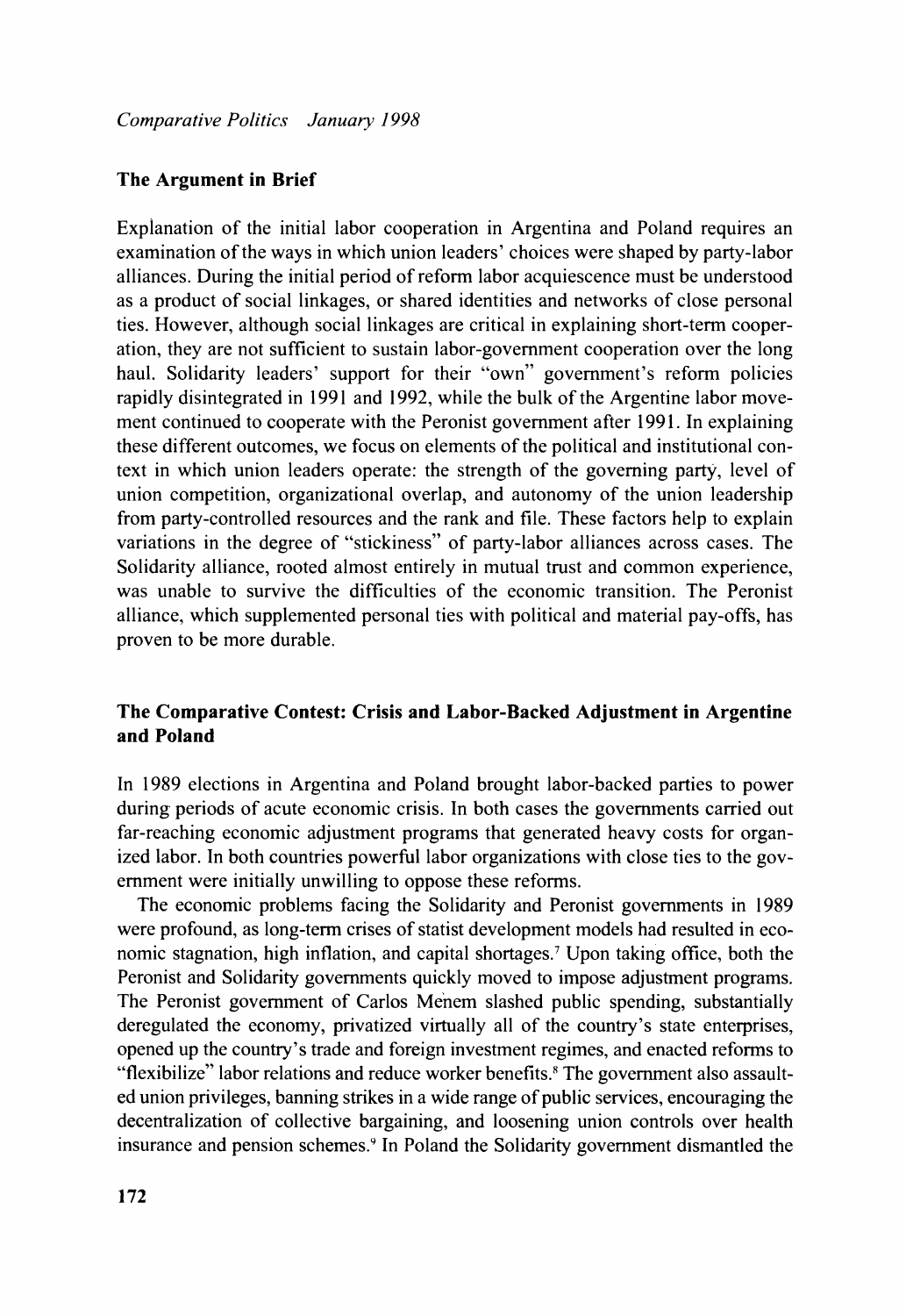central elements of the state-run economy, eliminating price controls, slashing the state budget, enacting strict wage control measures, and drastically reducing state subsidies and tariff barriers to an unprecedented degree. The govemment also sought to facilitate the growth of a competitive labor market by making it easier for companies to dismiss workers and by undermining centralized collective bargaining procedures in favor of direct negotiations with regional unions.<sup>10</sup>

Economic adjustment generated high costs for organized labor in both countries. In Argentina privatization and administrative reform resulted in the elimination of approximately 300,000 public sector jobs; combined with layoffs in noncompetitive industries, it boosted the unemployment rate from 5.7 percent in 1988 to an unprecedented 18.6 percent in 1995. Public sector and industrial unions have been decimated by layoffs; their memberships dropped by as much as 50 percent." Real wages were also squeezed, particularly in the public sector.<sup>12</sup> In Poland both GDP and real wages declined significantly in 1990 and 1991. In less than two years the unemployment rate, previously near zero, increased to 11.6 percent. By 1994 unemployment surpassed 16 percent. Because much of the Solidarity membership was located in Poland's oversized shipyards, mines, steel mills, and state bureaucracy-precisely the sectors that were targeted for downsizing or elimination-neoliberal reforms were especially costly for the union rank and file.<sup>13</sup>

In both countries, potential "losers" under economic adjustment could seemingly rely on powerful allies in the labor movement, as both the CGT and Solidarity had recently demonstrated the capacity to defend their interests against unfriendly governments. The CGT, which had long been the most powerful labor organization in Latin America, led thirteen general strikes against the govemment of Raul Alfonsin. These protests contributed in an important way to the failure of the austerity programs.14 Solidarity, whose efforts were primarily directed against the regime rather than economic reform per se, was arguably one of the most powerful labor movements of the twentieth century. Just a decade earlier it had single-handedly threatened the power and legitimacy of the Communist bloc, and in 1988-89 Solidarityled strikes helped bring down the Polish Communist regime.

Given the strength of Argentine and Polish labor organizations, the nature of their union bases, and the high costs that neoliberal reforms clearly entailed for these unions, it seemed unlikely in 1989 that radical economic reform programs would be successfully carried out in these countries. Yet, despite their apparent strength and the vulnerability of their constituencies to neoliberal reforms, the CGT and solidarity initially acquiesced in costly neoliberal reforms.

### **Initial Labor Cooperation in Argentina and Poland, 1989-91**

In 1989 and 1990 leaders of both the CGT and Solidarity publicly supported their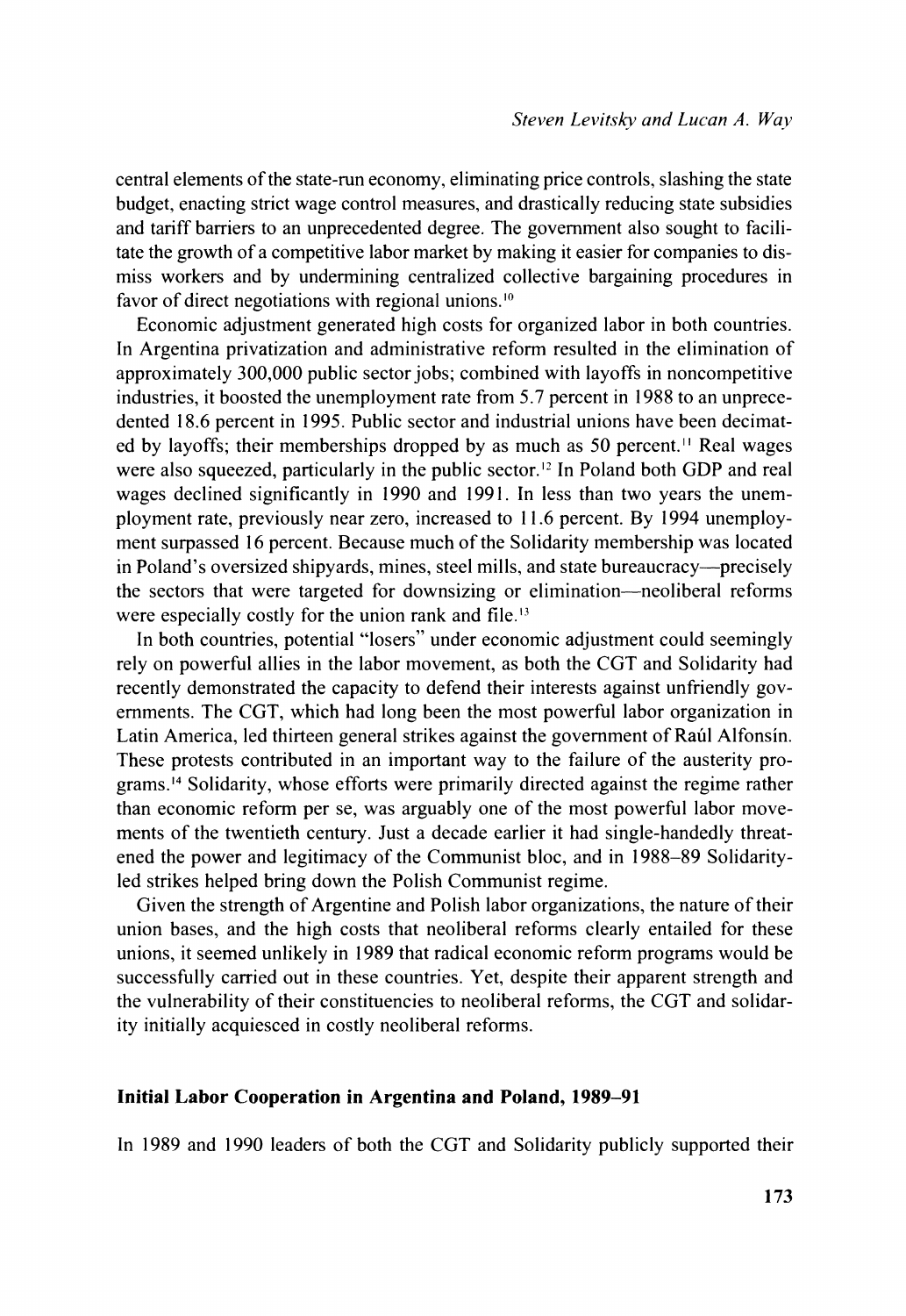governing allies and called on militant members to refrain from engaging in oppositionist activities. In Argentina the bulk of the labor movement remained loyal to the Menem government between 1989 and 1991. The CGT initially split into two factions in response to Menem's economic reforms: the CGT-San Martin, which backed most of the government's neoliberal policies, and the CGT-Azopardo, which sought to reverse them. The CGT-San Martin fully cooperated with the government in both the economic and political arenas, participating in government-sponsored committees on state reform, privatization, and wage policy and campaigning for *Partido Justicialista* (PJ) candidates in the 1991 legislative elections. The CGT-Azopardo, led by Saul Ubaldini, initially sought to mobilize opposition to Menem's reform program. Its effort failed, however; most union leaders, though unhappy with much of Menem's project, were unwilling to pay the cost of a definitive break with the government and thus repeatedly refused to engage in confrontational tactics. When Ubaldini organized a mass antigovernment protest in November 1990, for example, the metalworkers' union (UOM) and the oil workers' union (SUPE), two powerful unions that had initially backed the CGT-Azopardo. abandoned the alliance in order to preserve their ties to the government. Ubaldini, who had been a principal organizer of the thirteen general strikes against Alfonsin, was unable to gamer support for even one such strike from 1989 to 1991. The oppositionists also failed in the political arena. In 1991, when Ubaldini broke with the PJ to run as a "true Peronist" candidate for the governorship of Buenos Aires, his candidacy was rejected by virtually the entire labor movement, and he received an embarrassing 2 percent of the vote.

Solidarity was in a weaker position than the CGT when it rose to power in 1989. In the face of severe repression, union activity had come to a standstill, and the movement survived more as a series of underground journals than as a real labor organization. By the time the movement was relegalized in 1989, "Solidarity" had spawned at least three different organizations. Perhaps as a result of labor's weak presence under martial law, an increasingly promarket intelligentsia came by 1989 to dominate the movement's leadership." In the first year and a half after the collapse of Communism Solidarity viewed itself as a "protective umbrella" to shield the government from social unrest. The union put its organizational weight behind the government reform program until the middle of 1991. Following Tadeusz Mazowiecki's rise in August 1989, Solidarity leaders called for a moratorium on all forms of protest. Many unions followed suit, and the number of strikes fell from 894 in 1989 to just  $250$  in 1990,<sup>16</sup> Walesa played a critical role in defusing labor tensions. For example, when a strike of railway workers in Slupsk created the first serious challenge to the government program in May 1990, Walesa traveled to the area and convinced workers to suspend the strike. Thus, despite the fact that regional Solidarity leaderships often opposed neoliberal reform,<sup> $17$ </sup> the presence of Walesa at the top and Solidarity links to the government pushed the national union to resist pressures from local branches and to actively limit strike activity.<sup>18</sup>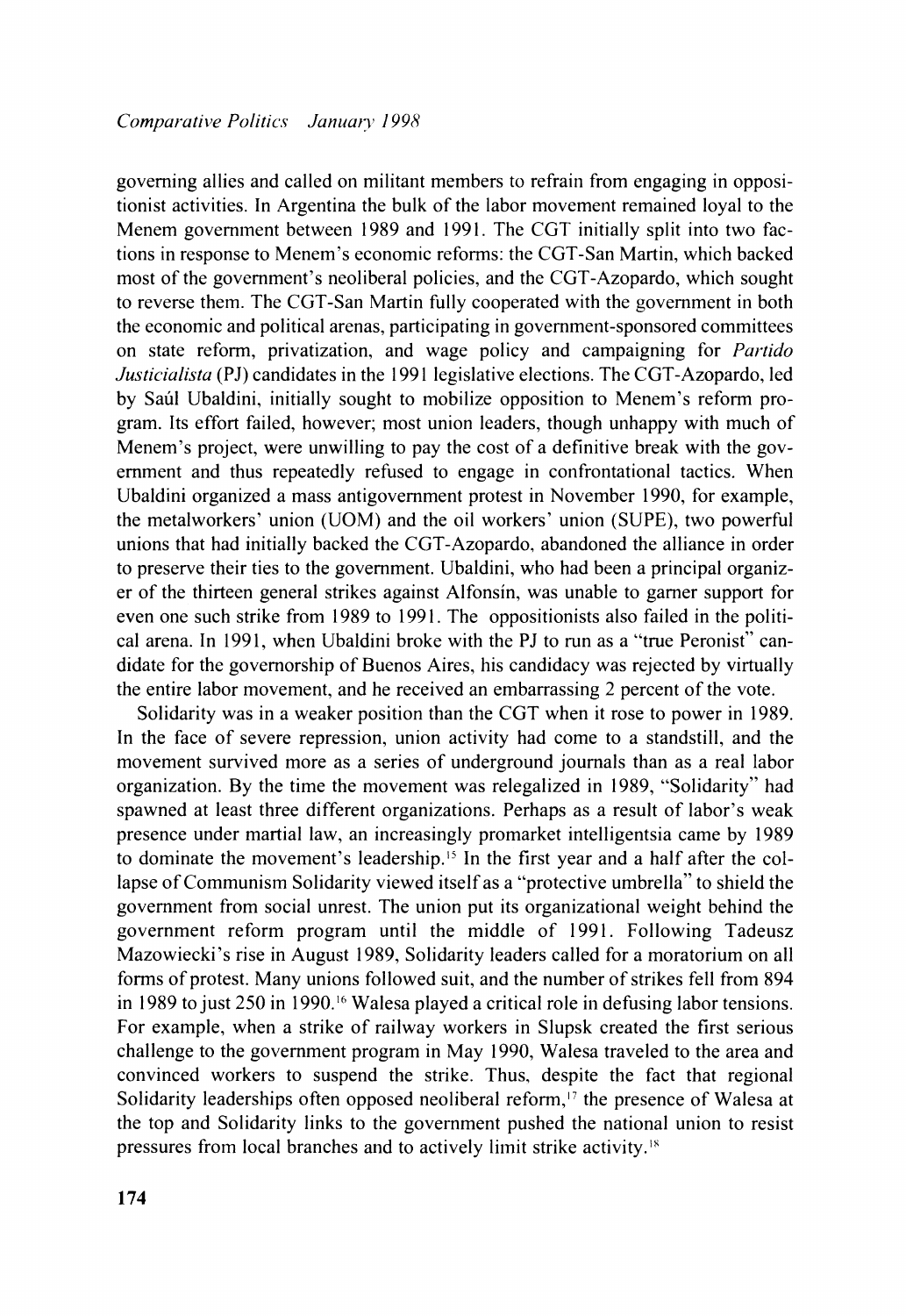#### **Explaining Initial Cooperation: The Role of Social Linkages**

The surprising level of labor acquiescence in neoliberal reforms in Argentina and Poland has often been attributed to widespread popular support for reform generated by hyperinflation in Argentina and severe shortages and inflation in Poland. The legacies of import substitution industrialization in Argentina and Poland's muted variant of Soviet-style Communism created what were widely perceived to be large and inefficient state sectors, and surveys in both countries initially showed strong working class support for liberalization." Support for liberalization was particularly strong among Solidarity leaders. This recognition of what seemed to be inevitable reforms undoubtedly contributed to the unions' resolution to cooperate.

General support for reform generated by the crises of the older economic model provides only a partial explanation of union support for neoliberalism, however. Both the CGT and Solidarity had in the recent past opposed governments that sought to impose austerity measures during periods of relatively high crisis.?" Moreover, while workers and unionists may express support for economic orthodoxy in a survey, they may not be willing to accept higher prices and unemployment. Despite the general consensus suggested by opinion polls in both Argentina and Poland, local discontent was in many instances quite high. We thus still need to explain why a significant number of union leaders were willing to put their own legitimacy as labor representatives at risk by resisting grass-roots demands.

The explanation requires an examination of how the governing party-labor alliances shaped union leaders' strategies. Studies often assume that union leaders' behavior can be understood largely in terms of material gain or power maximization. Union leaders, it is argued, seek to meet certain organizational "needs" in order to compete with rival unions. attract new members, and expand union influence in the political arena. They are also expected to seek to bolster their own material and political positions. Thus, parties or governments attempting to secure labor support must above all address these political and material objectives. Party-labor alliances are forged by means of an "exchange" of such "inducements" for union support, and they are sustained through a mix of continued inducements and the "constraints" placed upon them by the state.<sup>21</sup>

Neoliberal reform, however. creates a dilemma: budget cuts limit the extent to which governing parties can use material resources to ensure continued labor cooperation. Wage policies, subsidies, job creation or protection schemes, shopfloor union rights, and other material and organizational "inducements" are precisely the kinds of policies that neoliberal reforms aim to eliminate. Gaining union support through the allocation of party or government posts risks providing unions with the power to undermine reform. Thus. the kinds of material, organizational, and political resources that governments once utilized to purchase and maintain the support of union leaders are far less available in the neoliberal era. From a strictly material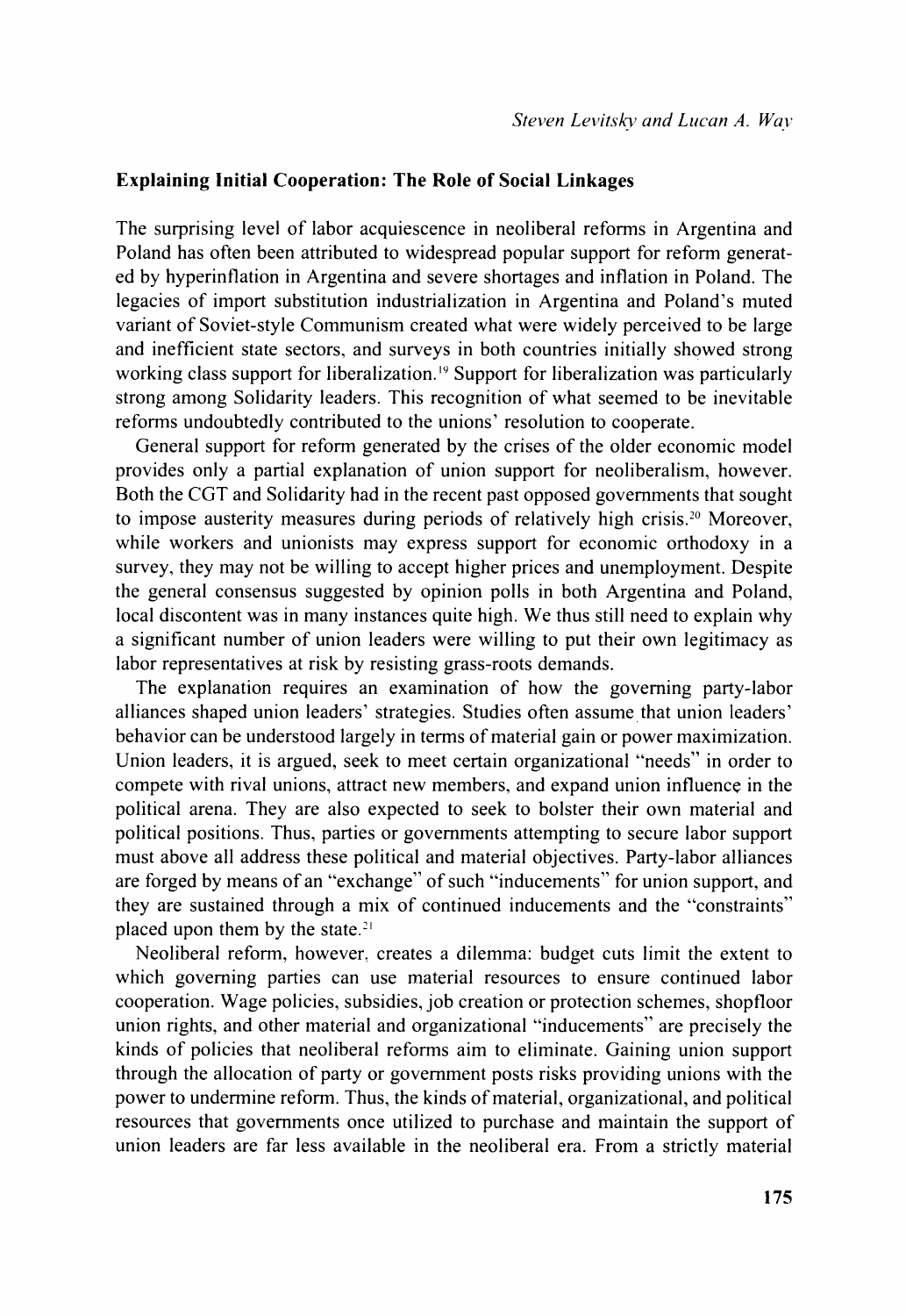standpoint, then, the Solidarity and Peronist coalitions should have been in trouble. Union leaders could gain few tangible benefits in exchange for their cooperation. while the costs of adjustment were quite high. Nevertheless, although few of their material or organizational "needs" were met, CGT and Solidarity leaders in fact cooperated with antilabor policies for a critical period of time.

An alternative understanding of interest formation posits that interests themselves are shaped by social networks, routines, and common identities.<sup>22</sup> Two hypotheses are useful in examining labor-backed adjustment. First, Mark Granovetter argues that organizational action is shaped by a "widespread preference for interacting with individuals of known reputation."<sup>23</sup> For Granovetter, cooperation is often a product of either a history of one-on-one interaction or common contacts or experience. Common experience and mutual social relations often create an atmosphere of trust which may be more important for actors than the prospect of short-term economic gain. Thus, behavior within an organization hinges on the way in which the organization is embedded in a network of social relations. Second, action may be motivated by a desire to remain identified with a particular organization or movement.<sup>24</sup> Habit or a desire for more intangible benefits such as status may motivate actors to do whatever is necessary to preserve membership in a group. Union leaders may not always do what will most efficiently expand the power of their unions or increase the economic well-being of members. Rather, their actions are shaped by a set of expectations specific to a movement or organization. We refer to elements of social organization such as shared identity, trust, and social networks as social linkages.

Social linkages played a crucial role in shaping union responses to labor-backed adjustment in Argentina and Poland. In both countries close collaboration during periods of opposition to authoritarian rule produced strong personal ties and high levels of mutual trust between political and union leaders. Labor and political leaders were also linked together by a powerful shared identity in each country. Governing parties or coalitions were therefore able to elicit union cooperation by manipulating the movements' names and symbols. Identification with the movement was, at least initially, perceived as synonymous with support for the government.

**Argentina** The social linkages binding Argentine unionists to Peronism consist of both shared identities and personal ties. The Peronist political identity remains strong among both unionists and rank-and-file workers. The extraordinary strength of this identity is rooted in a long history of cooperation and shared hardship, beginning with the period of "Peronist resistance" that followed the 1955 overthrow of Perón. The leadership's monopoly over the Peronist name and symbols offers PJ leaders a powerful political resource, for it allows them effectively to portray union leaders who oppose them as "anti-Peronist." Given the strength of the Peronist polit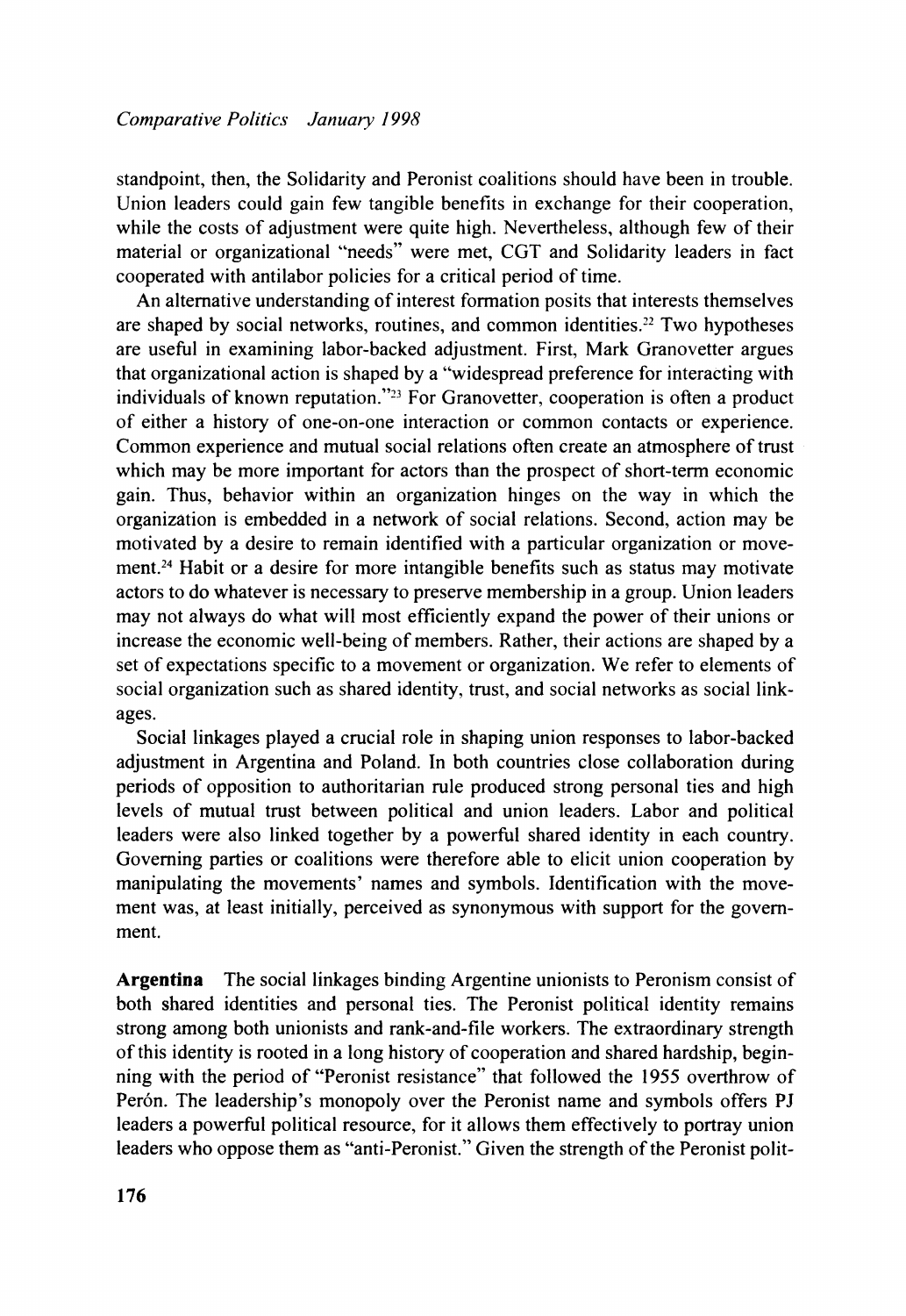ical identity, such a label can be quite costly to union leaders. As metalworkers' leader Augusto Vandor, the most powerful union leader in Argentina in the 1960s, recognized: "If I took off my Peronist vest, I'd lose the union in a week."<sup>25</sup>

Another aspect of social linkage that binds union leaders to Peronism is the existence of close personal relationships, many of which were forged during periods of shared adversity and struggle against military rule. A clear example is the relationship between Carlos Menem and CGT leaders Diego Ibañez and Lorenzo Miguel, with whom Menem was detained after the 1976 military coup. Menem and Ibañez shared a cell during the three years they spent in prison together, and they developed a close friendship. This relationship proved to be crucial during the initial reform period, for not only was Menem able to convince Ibañez to go along with a plan to restructure and partially privatize the oil industry, but at several critical points Ibañez served as a personal bridge to Miguel, whose powerful metalworkers' union threatened to join oppositionist labor factions.<sup>26</sup> Close personal ties made the level of trust between labor leaders and the government much higher than it would have been under a non-Peronist government. This trust lengthened the time horizons of leaders and increased their willingness to accept policy decisions that ran against their short-term interest.<sup>27</sup> Under Menem, union leaders more willingly accepted certain reforms as "necessary" or "inevitable." It is doubtful they would have done so under another government.

Personal relationships between PJ and union leaders also facilitated material exchanges between Menem's government and key union leaders. Due to their close ties to key labor leaders, as well as their intimate understanding of union personalities, intraunion politics, and the needs of particular unions. Peronist officials were well-equipped to negotiate and make deals with union leaders. The government facilitated the deal-making process by staffing the labor ministry and the national administration of health insurance (ANSSAL), which regulates the unions' *obras sociales* ("social works" funds) and redistributes income to keep poorer unions solvent, with friendly union leaders. Through these agencies the government negotiated agreements with key unions to maintain their support either by granting them special access to ANSSAL funds or by forgiving unions' *obras sociales* debts. The government also engaged in particularistic deal making to gamer critical union support for privatization. The railway workers' union (UF), oil workers' union (SUPE), light and power workers' union, and other key unions were induced to cooperate with privatization in their respective sectors through negotiated arrangements in which unions received shares of the newly privatized industries and leaders were either given positions overseeing the privatization process or appointed to the directorates of the new companies.<sup>28</sup> The successful negotiation of these privatization packages was undoubtedly facilitated by the close social ties between unionists and PJ leaders.

The contrast between Menem's success and the failed efforts of Alfonsin's government to win labor's support in the mid 1980s clearly shows the importance of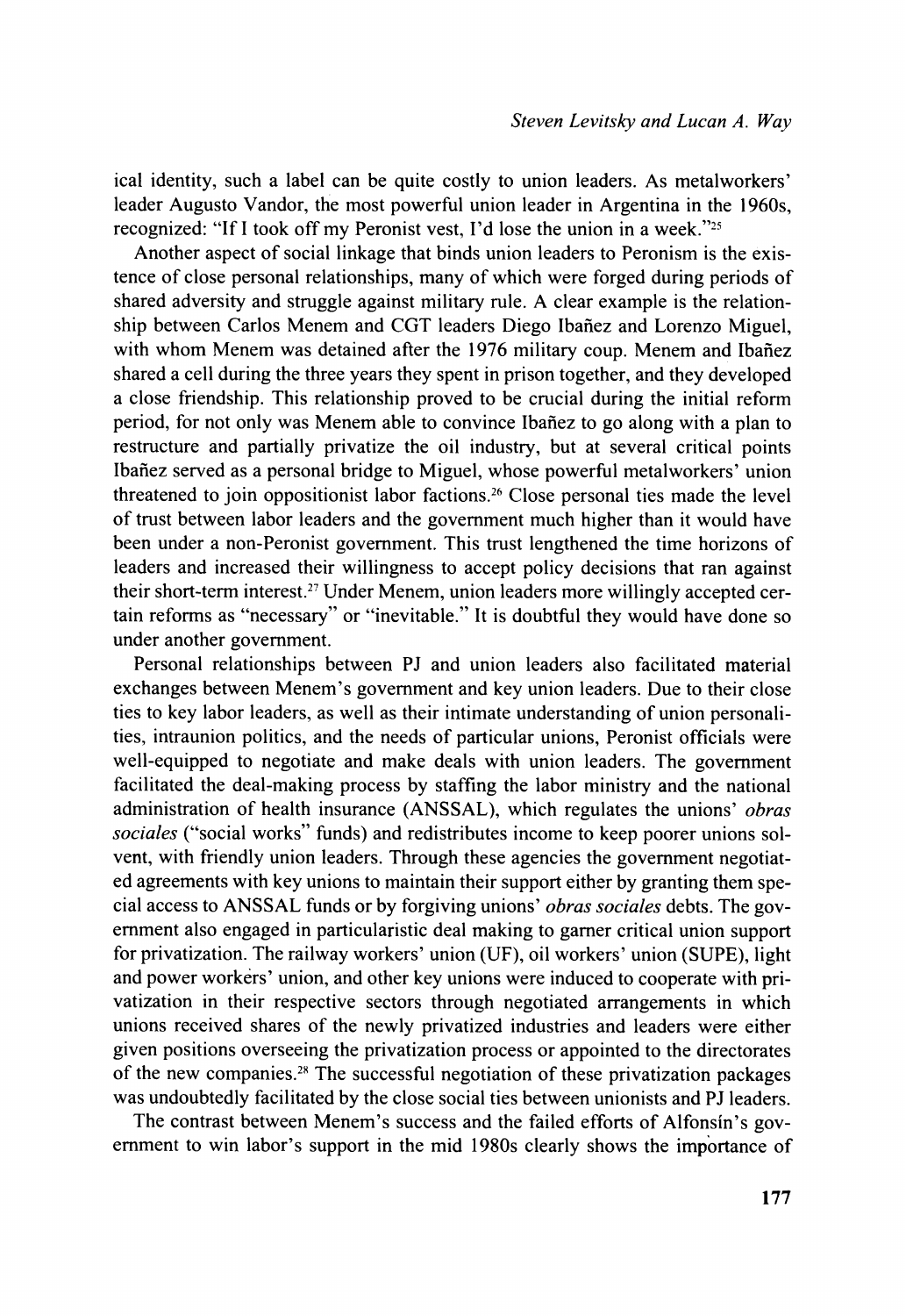social linkages in facilitating material exchanges. Although Alfonsin's government attempted to negotiate pacts with the labor leadership (particularly in 1987), it was far less successful.<sup>29</sup> The UCR government had few ties to and little understanding of the labor movement, and in the absence of linkages government-union relations were marked by high levels of distrust and animosity. Such a climate made material and political bargains virtually impossible to carry out, despite the fact that the quantity and quality of the inducements offered by the government were relatively high. Peronist officials, by contrast, had a far better understanding of union leaders' personalities and bargaining strategies, which gave them a better capacity to make credible threats and to call union leaders' bluffs. Moreover, union leaders trusted Peronist officials and were thus more willing to broker a deal with them. The PJ government was therefore able to make deals with unions at a relatively low cost in terms of material and political "inducements." Menem could purchase union support at a much lower cost than Alfonsin. Who exchanges political and material resources for cooperation, not just what is exchanged, is important.

**Poland** Social linkages between the government and the union can be traced to the strong ties between the Polish intelligentsia and the working class built during years in opposition. In the words of labor activist Zbigniew Bujak, Solidarity leaders had "developed close bonds of friendship through the shared experience of martial law and our work in the political underground," $30$  The relationship developed first in the 1970s under the auspices of the Workers' Defense Committee (KOR), which was founded by members of the Polish intelligentsia to coordinate fundraising and legal assistance for workers persecuted for strike activity. During this period labor leaders such as Lech Walesa and certain members of the opposition intelligentsia formed tight working relationships. Members of KOR and other Polish intellectuals played a critical role in organizing the initial 1980 strikes and in founding Solidarity that year. A seven member "commission of experts," including future prime minister Tadeusz Mazowiecki, helped to formulate workers' demands, draft appeals, and negotiate with the Communist authorities throughout Solidarity's rise and fall in 1980-8 1. During the roundtable talks of 1988-89 the opposition intelligentsia and labor representatives worked together to negotiate with the Communist authorities.

The leaders of the Polish intelligentsia who filled the ministries and parliament in 1989 were vociferous proponents of the market, and their close relationship with union leaders created a basis for mutual trust and cooperation. The government did not initially have to convince the unions or the population that it was working in the interests of labor, for it was labor. Those seeking labor support could' insist to unionists that, in the words of Walesa, Mazowiecki "is one of us."<sup>31</sup> Consequently, the union apparently made no initial demands in exchange for its support, and strikes were often called off in response to appeals to civic responsibility. Although the labor-intelligentsia alliance began to break down during Walesa's drive for the pres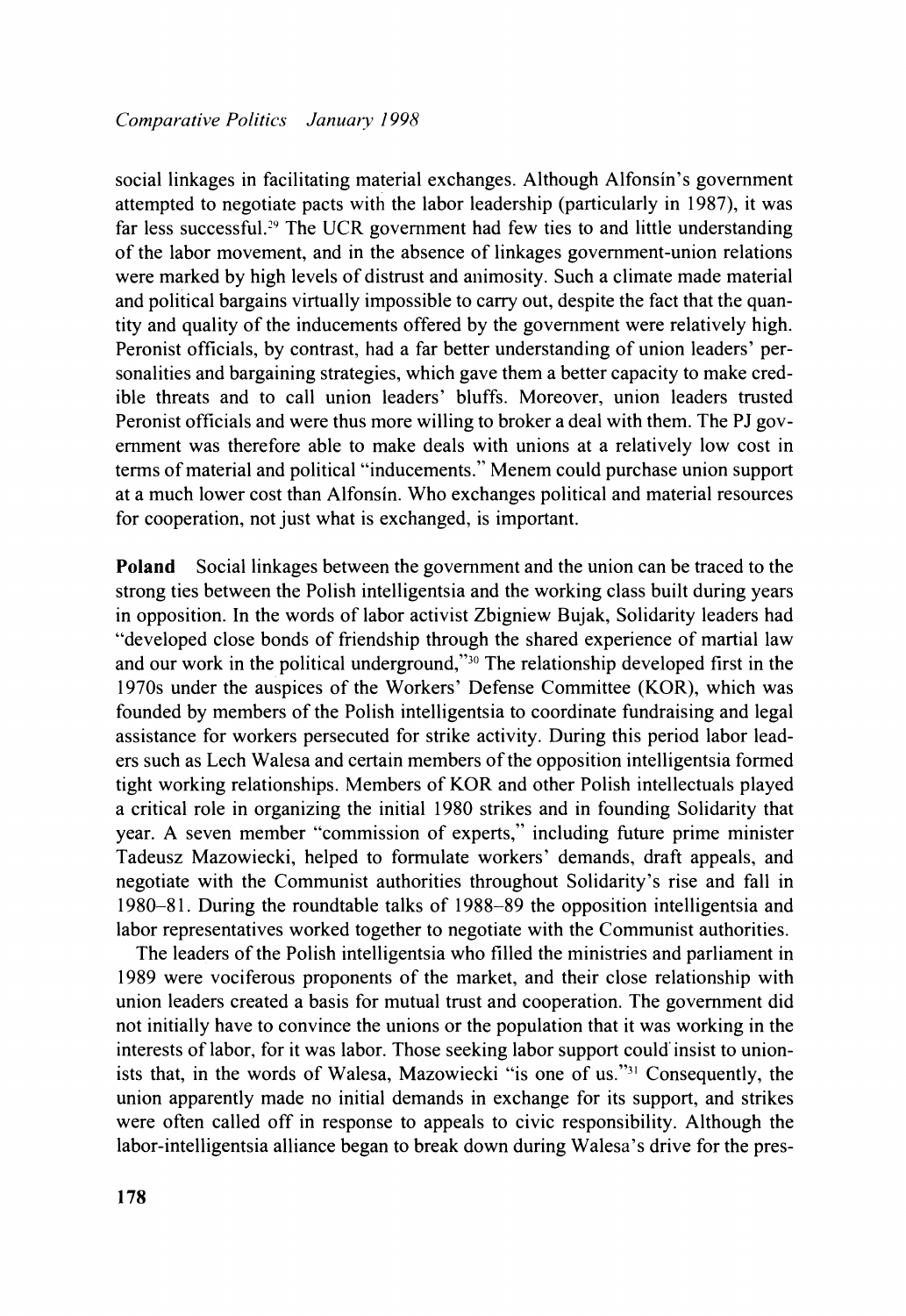idency, the long years of cooperation appear to have been critical in the union's initial acceptance of the government's economic program. This trust may have lengthened the time horizons of union leaders and members and increased their tolerance of the economic setbacks caused by reform. Certainly, unionists were much more patient with economic downturn than they had been just months before under the Communists. Furthermore, the generational divide that many commentators have noted between younger, more radical activists, who first entered Solidarity during the 1988 strikes, and the more proreform group of leaders from the era of Solidarity's rise in 1980-81 supports our contention that a shared history promoted acceptance of neoliberalism.<sup>32</sup>

Support for reform was also a product of a shared sense of fate and identity generated by years of cooperation. Having worked for years to defeat the Communist government, many Solidarity leaders resisted opposition to reform measures for fear of undoing years of work. For many labor leaders Solidarity's identity was inextricably tied to a dual conception of the union's role in society: in Walesa's words, to look after both "employees and their interests" and "the fate of the whole country."<sup>33</sup> In the minds of its leaders Solidarity, more than simply defending its constituents, was responsible for both the moral and economic development of the country as a whole. The dilemma of how to balance the union's "historic mission" with its union role comes up repeatedly in interviews and speeches by Solidarity leaders.<sup>34</sup> Although union leaders were often aware of the costs that would likely be engendered by reform, many of them (particularly at the national level) were unwilling to give up the union's basic commitment to Polish national development.<sup>35</sup> Attachment to the union's "historic mission" gave union leaders an important sense of status.<sup>36</sup> Solidarity leaders were therefore placed in the contradictory position of having to defend workers' interests but not complain about reform. Whether they trusted Mazowiecki or not, opposing him would threaten the stability of the Polish government and the fruits of Solidarity's victory over Communism. The government was thus in a position to use its common identification with the Solidarity tradition as a key resource in garnering labor support. $37$ 

The initial decision by CGT and Solidarity leaders to support the neoliberal reform programs implemented by their political allies can thus be explained by a combination of two factors. First, years of state-led economic failure made radical economic reform and market orthodoxy acceptable for both union leaders and the general population. However, features of the labor-government alliance played a critical role in facilitating cooperation. A shared identity and strong bonds of trust shaped union leaders' perceived interests and, at the very least, lengthened their time horizons. Social linkages clearly prevented Solidarity and Peronist union leaders from defecting to the ex-Communist (Poland) or Radical (Argentina) parties, despite the fact that those parties offered "objectively" more prolabor platforms. In Poland a common "historic mission" made it difficult at first to separate union interests from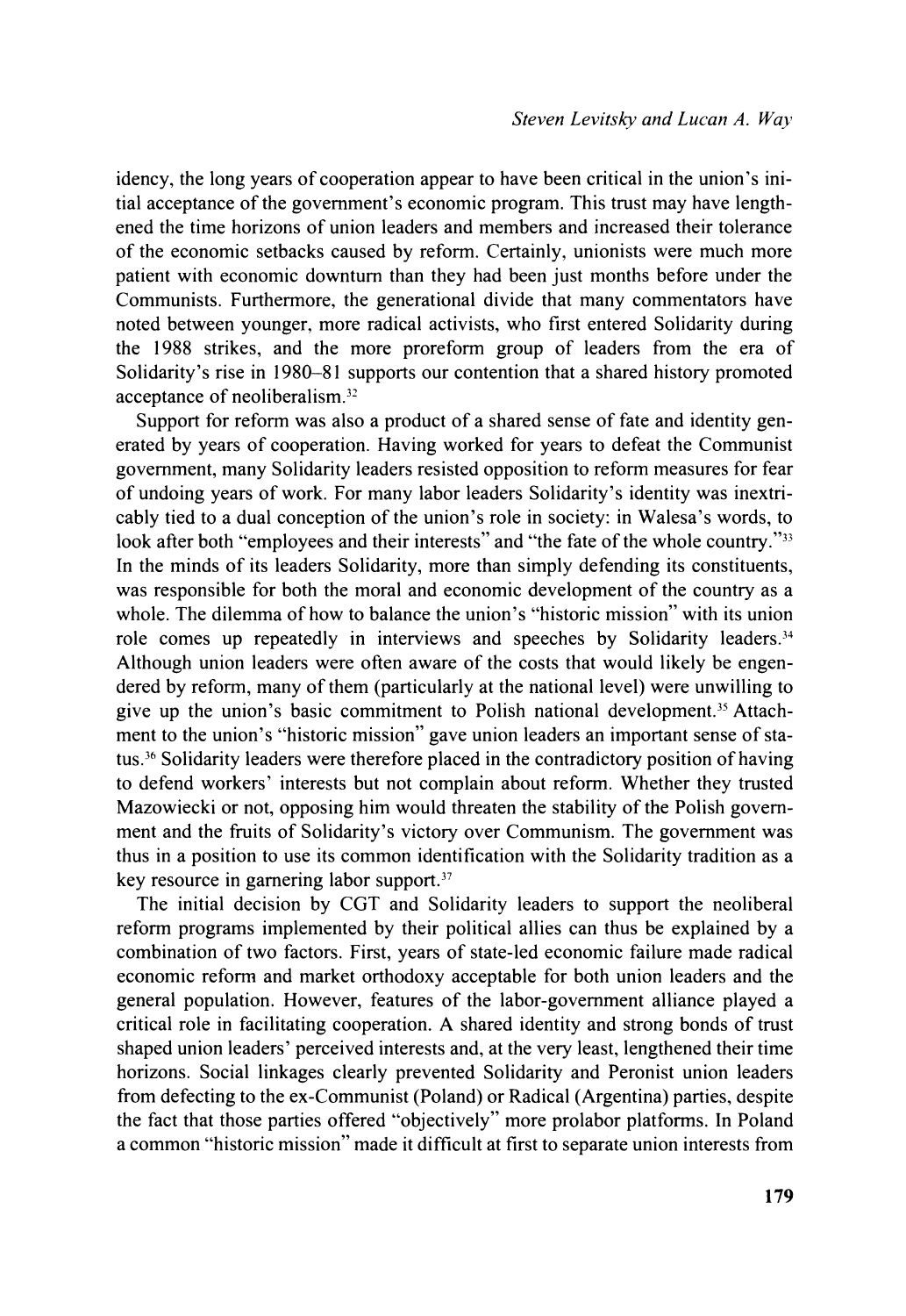those of the nation as a whole. In Argentina close personal ties enabled govemment officials to purchase union support with relatively low cost material payoffs.

#### **Diverging Outcomes after 1991: Sustained Cooperation versus Defection**

During the initial period of economic reform in both Argentina and Poland, strong social linkages served to override the costs of accepting neoliberal reforms and thus made cooperation an attractive strategy. After 1991, however, our cases diverge. Solidarity unions began a steady movement toward the opposition, while the bulk of the Argentine labor movement remained wedded to the governing Peronist alliance. What accounts for this difference? Social linkages, which were crucial in the initial period, weakened over time in the absence of other incentives for cooperation. The institutional and political context provided further incentives to cooperate in Argentina, while the absence of any material or political incentives to cooperate in Poland undermined the strong ties built up over years of cooperation.

In Poland after mid 1991. the Solidarity union became an increasingly vocal opponent of reform measures and Solidarity-led governments. Although it had initially been the most proreform of the major Polish unions, pressures from competing unions and its own rank and tile soon pushed it in a more oppositionist direction. In the words of Walesa. union leaders began to treat the govemment "as 'they' instead of 'us'." $38$  Overall, the number of strikes increased dramatically, from 305 in 1991 to 6,351 in 1992."' Solidarity began to strenuously protest policies such as the *popiwek* tax on wage increases. The union called for wage increases for state workers and increased social spending. In September 1992 Solidarity led an antigovernment march under the slogan "the last demonstration in Warsaw," and labor leaders threatened to "organize a general strike and . . . see if the elites sweep us away or if we sweep them away."40 In spring 1993 the union led a healthworkers' strike and called for the resignation of the Solidarity-led government. When the Solidarity government refused to give in to wage demands, the union pulled the plug on the Solidarity government. In June 1993 the last of a string of Solidarity-led governments fell in a parliamentary vote of no confidence called for by Solidarity union deputies.

The story in Argentina is quite different. Although two new oppositionist labor factions emerged after 1991, the bulk of the labor movement remained pro-Peronist and progovernment.<sup>41</sup> Soon after the PJ's victory in the 1991 legislative elections the weakened CGT-Azopardo joined progovernment unions in a reunified CGT, which was dominated by staunch government supporters and critical Menemists. Since 1992 the CGT has followed a "critical Menemist" strategy, voicing mild opposition to specific government initiatives but generally supporting the government.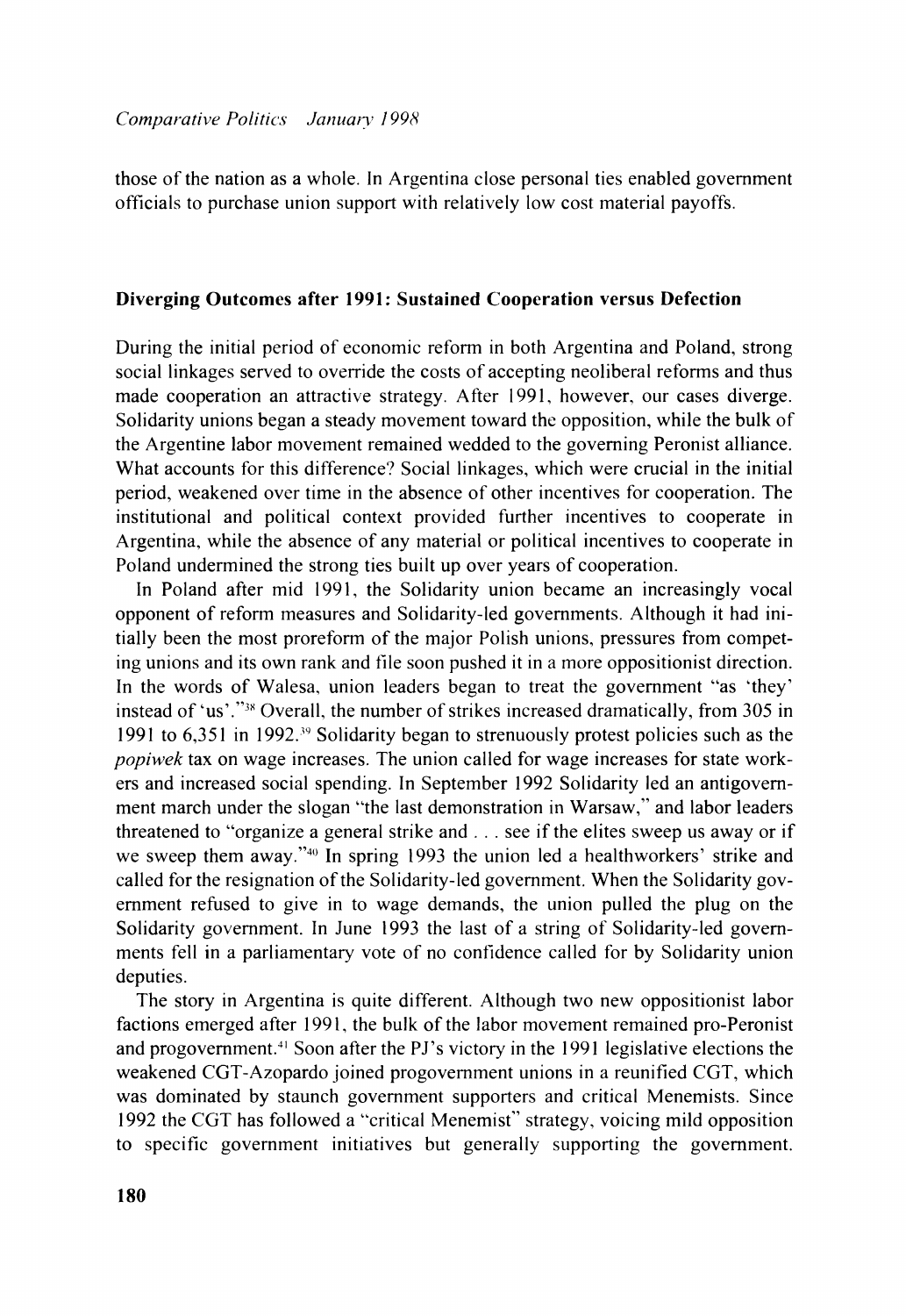Although the CGT led a general strike in late 1992 to protest the deregulation of union-administered health insurance schemes, it never challenged the government's economic project, and CGT leaders repeatedly refused to endorse strikes and protests led by oppositionist union factions. Indeed, the CGT acquiesced in several key neoliberal reforms, including the privatization of the pension system and measures to "flexibilize" shopfloor labor relations. The CGT also continued actively to support Peronism in the political arena, campaigning for Peronist candidates in the 1993 and 1994 elections. In 1994 Menemist unions launched the Convocation of Peronist Workers, which campaigned for Menem's reelection in 1995.

#### **Explaining Divergent Outcomes: Toward a Comparative Framework**

A comparison of Poland and Argentina suggests that social linkages by themselves may be insufficient to ensure continued cooperation in the context of sustained labor-backed adjustment. For party-labor alliances to endure under the strains of neoliberal reform, the alliances must be situated in an institutional and organizational context that provides other, more material, incentives to cooperate. Such an incentive structure existed in Argentina but not in Poland.

It is worth addressing an alternative, more economistic approach in explaining these outcomes. One might argue that the divergent union strategies in Poland and Argentina were the product of differences in the level of competitiveness of their economies. Labor organizations in sectors that stand to prosper (or at least survive) in a more market-oriented economy should be more tolerant of neoliberal policies than unions in noncompetitive sectors.<sup> $+2$ </sup> One might hypothesize that, since the Argentine economy was generally more competitive than the Polish economy, a larger proportion of the Polish labor movement would find liberalization intolerable, and Solidarity would therefore defect more quickly than the CGT. Indeed, in Poland some of the most vociferous opposition to reform has come from Solidarity unions in those sectors, such as coal mining and defense, hit hardest by neoliberalism.

Nevertheless, a sectoral approach does not take us far in explaining the divergent outcomes in Argentina and Poland. In Argentina one finds little relationship between sector and union strategy. Indeed, unions from "losing" sectors, including the textile workers' and railway workers' unions, have been among the strongest supporters of Menem's government. In Poland the OPZZ, the other major labor confederation, has thus far acquiesced in the adjustment policies of the current ex-Communist government despite the fact that it represents workers in sectors as hard-hit as those represented by Solidarity. Thus, although the health of underlying economic sectors may well help shape union response to neoliberal reform, other variables seem to be more important in explaining differences in our cases.

To explain the diverging trajectories of party-labor alliances in Argentina and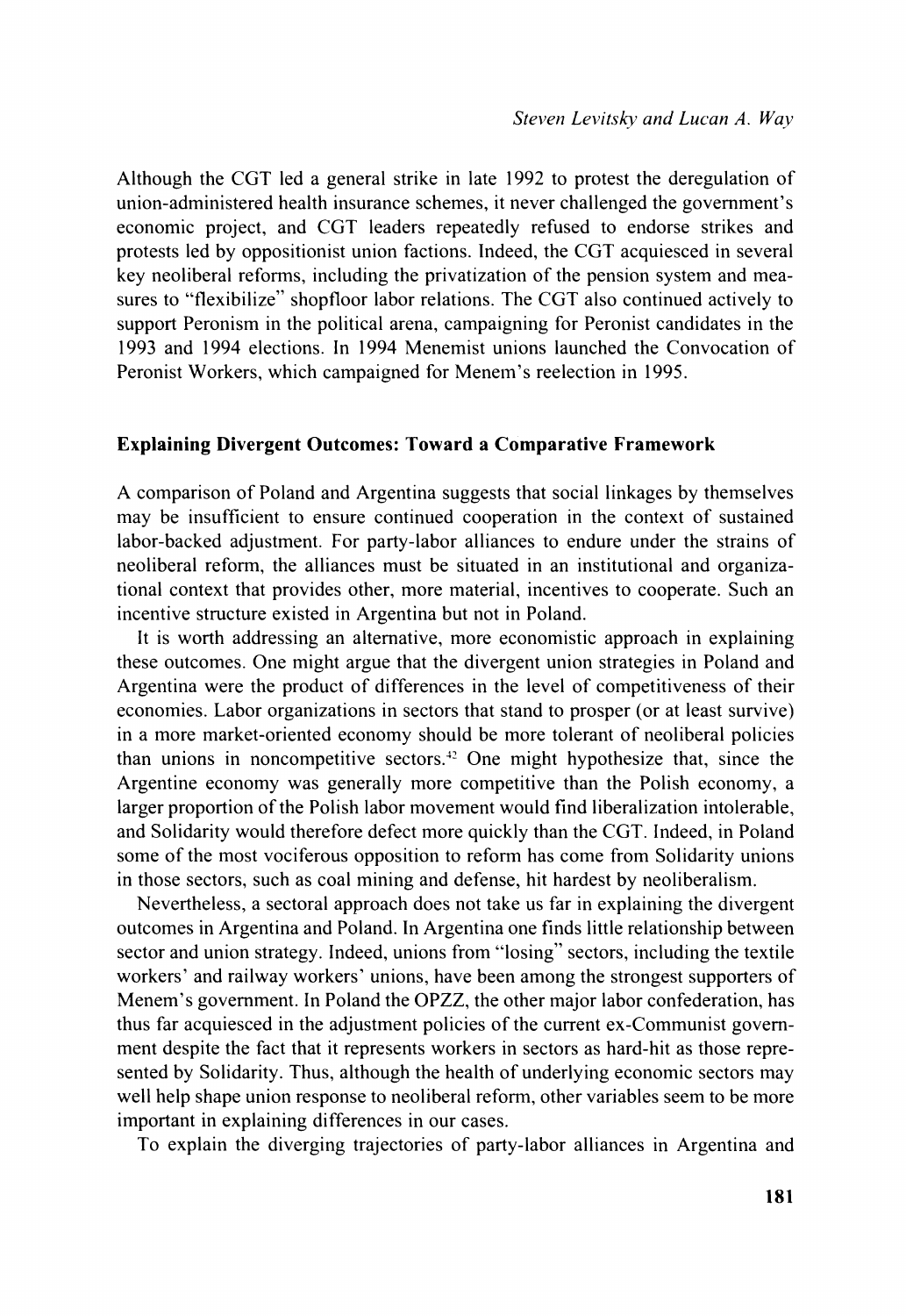Poland, we must examine the political and institutional context in which union *leaders operate, specifically. the effects on union strategies of the political strength of the governing party. the level of union competition, the nature and degree of organizational overlap, and the degree of union leadership autonomy from both parties and the rank and file.* 

**Strength of the Governing Party** *A strong governing party and the absence of a viable political alternative for labor can be expected to encourage continued union cooperation. To the extent that labor's governing allies are viewed as likely to*  remain in power in the medium run, union leaders will face a choice between coop*eration and political isolation and should therefore be less likely to pursue oppositionist strategies. Unable to place the governing party's electoral chances in jeopardy. and without an alternative political vehicle. defection from a politically invulnerable party would entail forsaking the political. material, and organizational benefits to be gained from being "in power" in exchange for very little. In contrast. to the extent that the governing labor-backed party is electorally vulnerable, oppositionist strategies may be more fruitful. Union leaders may be able credibly to threaten to help put the governing party out of office. In addition, failure of the ruling party in elections may create fears among union leaders that they are tying their organization's fate to a sinking ship.* 

*While Solidarity initially seemed invincible, the elections of 1990 and 1991*  revealed the Polish government's weak base of support. In the 1990 presidential *elections Tadeusz Mazowiecki. the leader of the first Solidarity government, polled third behind Walesa and an unknown Polish-Canadian émigré. In parliamentary elections a year later the main post-Solidarity reformist party received just 12 percent of the vote. and Solidarity itself won just* 5 *percent of the vote. Moreover, opinion polls increasingly indicated a high level of dissatisfaction with both the economic reform progranx and Solidarity." By 1991 the Solidarity coalition split up into several different parties. Weak and isolated. and facing competition from more radical unions, Solidarity had few reasons to continue to support economic reform. Union leaders complained that they had "paid for the mistakes of the two previous*  [Solidarity] governments" and urged the union confederation to remove the "umbrella" it had spread over the government.<sup>44</sup>

*By contrast, Argentina is a clear case of party success. The PJ has won four successive elections since Menem took office in 1989, including Menem's 1995 reelec*tion bid. The 1991 legislative elections, the first held after Menem's turn to neolib*eralism, were a critical test for the PJ. Though challenged from the left by two Peronist defectors. the party easily won. The PJ also cruised to victory in the 1993 legislative elections and the 1994 constituent assembly elections. and Menem was overwhelmingly reelected president in the May 1995. While the center-left FREPASO coalition emerged as a significant electoral force in 1995, the bulk of the* labor movement, as well as the vast majority of working class voters, remained with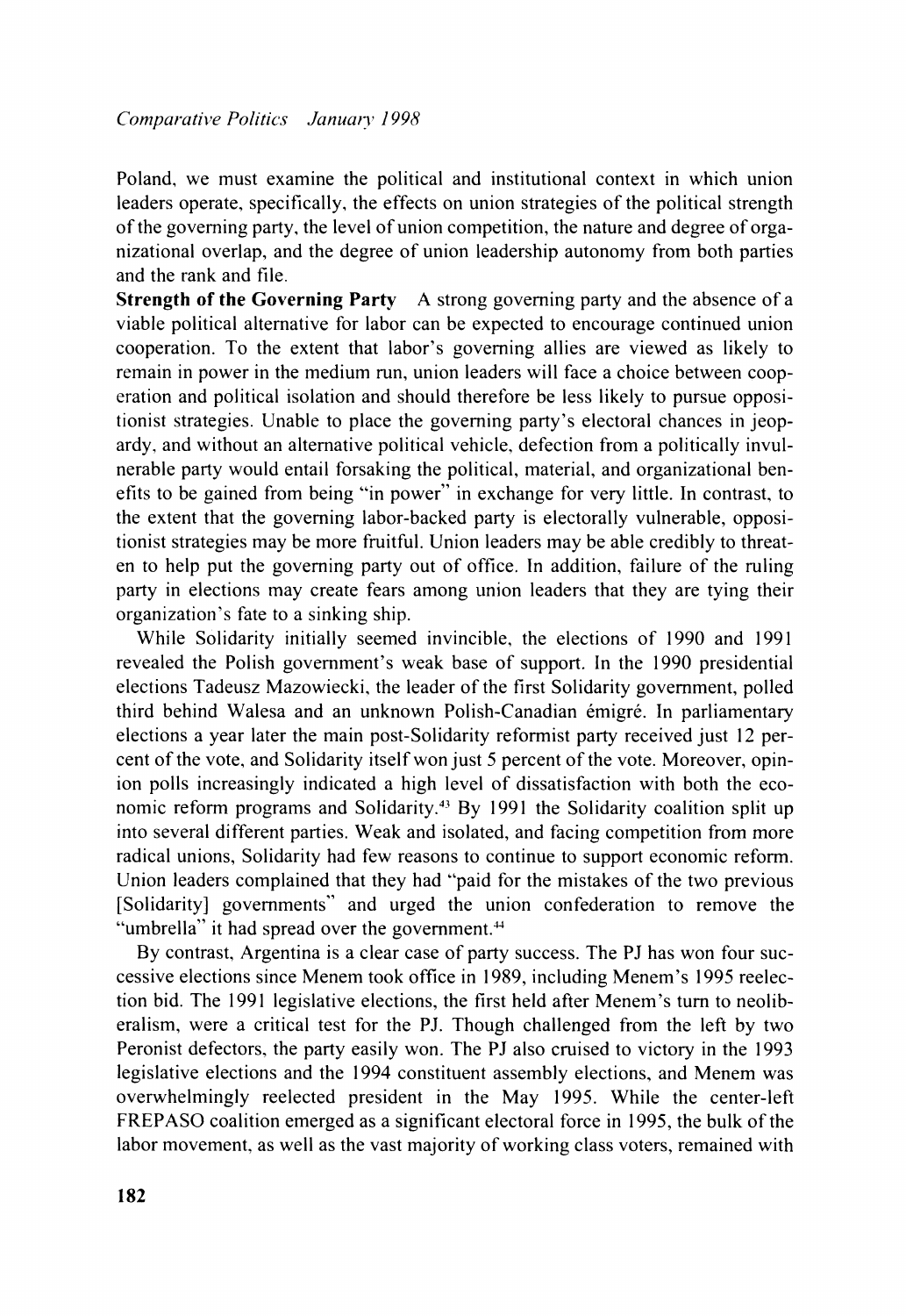the PJ. While some CGT leaders considered backing FREPASO candidate Jose Octavio Bordon in May 1995, the likelihood of a Peronist victory and the potential costs of defecting dissuaded virtually all of them.<sup>45</sup>

**Labor Competition** Labor competition encourages the defection of unions aligned with a governing party. In the context of economic adjustment, the existence of other, more militant labor organizations on the shop floor or nationally may make it harder for progovernment unions to maintain their membership. Faced with such competition, union leaders must work harder to retain workers' support, possibly resulting in a "bidding war" that radicalizes the labor movement as a whole and makes a cooperative strategy difficult to sustain.

In Poland Solidarity had to contend with two important competitors. First, the OPZZ, founded by the Communist government in 1984, was well financed and about equally as strong as Solidarity. Second, several older Solidarity activists. who refused to participate in the 1989 roundtable negotiations, formed Solidarity '80, a small labor organization that staunchly opposed economic liberalization. Both unions were more active than Solidarity in organizing strikes and protest actions following the collapse of Communism. OPZZ, for example, strongly opposed liberalization measures and refused to support a moratorium on strikes.<sup>46</sup> These positions created concern among some solidarity leaders that the competing unions were hijacking Solidarity's role as "defender of the working people." $47$  Poland's "open shop" system has also produced an extremely competitive environment at the plant level. Several unions compete for workers' support in an enterprise. In this chaotic situation, an agreement signed with one union may be followed by a strike by another union seeking further concessions. As minister of labor and long-time Solidarity leader Jacek Kuron put it: "one can always demand more than a rival union has negotiated. . . . The trade unions know that. They have become more radical because they are afraid of being thrown out."<sup>48</sup> Solidarity was thus constantly put in the awkward position of coping with a work force it could not control, and calls by Solidarity leaders for moderation led at times to hostile reactions from workers.<sup>49</sup>

CGT unions have faced far less competitive pressure. Argentine labor law grants industrywide unions a monopoly on representation and permits the existence of only one officially recognized national labor confederation. CGT unions have therefore monopolized the Argentine labor movement since the 1940s. This monopoly ended in 1992 with the formation of the Argentine Workers Congress (CTA), which has militantly opposed both the Menem government's economic program and the PJ. Nevertheless, the predominantly white collar and public sector based CTA has not made substantial inroads into the industrial sector, and it is highly unlikely that the organization will effectively compete with the CGT in the near future.

**Organizational and Leadership Overlap** Party-labor alliances generally entail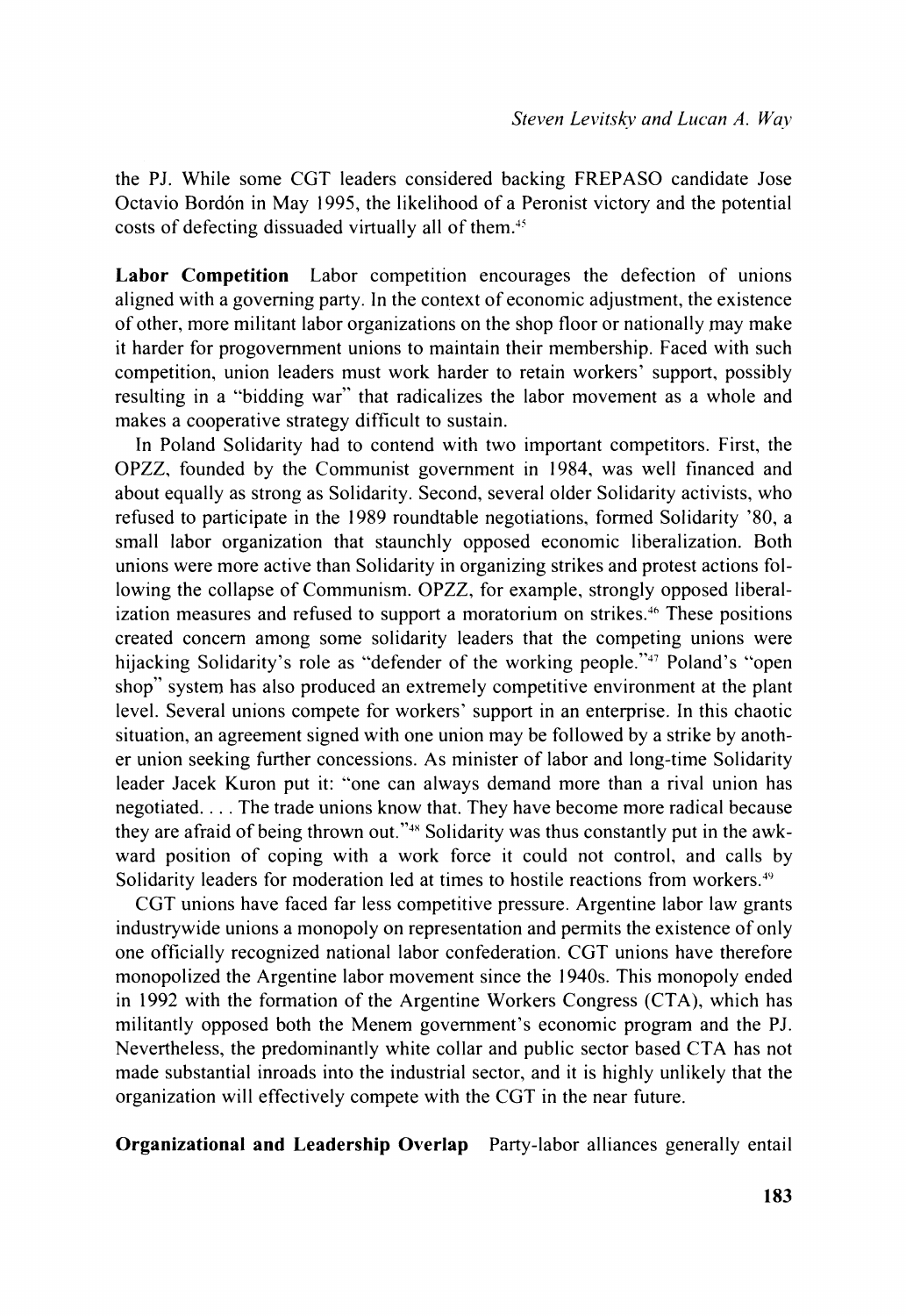some degree of organizational fusion, either in institutionalized mechanisms of union representation in the party leadership or simple overlap in which particular leaders play dual leadership roles.<sup>50</sup> To the extent that unions are effectively integrated into the party leadership, labor should defect more slowly from the governing alliance. If unionists are also party or government leaders. interest in furthering their political careers should give them a stake in the governing party's success, and they should thus tend to favor cooperative strategies. By contrast, where unions are poorly integrated into the party, union leaders may be more likely to conceive of their organization's interests as distinct from the party's, thereby making defection more likely.

Despite a high level of initial leadership fusion in the Solidarity movement. overlap between the political and labor wings of Solidarity rapidly declined after 1989. At the time of the democratic transition. many union leaders were also representatives or activists in the citizens committees. which stood behind the Mazowiecki government and orchestrated Solidarity electoral campaigns in 1989 and 1990. This overlap was indicative of a high degree of union identification with the governing Solidarity coalition. However, due to the low degree of party institutionalization and the fragmentation of the party system, overlapping leaderships were not sufficient to prevent a breakdown of the alliance. By 1991 the Solidarity movement broke up into many different parties, and the union had its own representatives in parliament, thereby virtually eliminating leadership overlap.

The degree of organizational and leadership overlap in Argentina remains more substantial. The entire CGT leadership belongs to the PJ, and many union leaders have held, currently hold, or aspire to hold positions in the party leadership or legislative faction.<sup>51</sup> Leadership overlap was particularly high in the early and mid 1980s, when industrial unionists were virtually hegemonic in the party leadership. The union role within the PJ has eroded over the last decade. President Menem comes from the party's nonunion wing, and the union presence in the current Peronist government has been comparatively low. Nevertheless, most union leaders remain active in Peronist politics, and organizational and leadership overlap thus continues to exert at least a moderate influence on union leaders' strategies.

**Union Leadership Autonomy from the Party and the Rank and File** Finally. union responses to labor-backed adjustment are likely to be shaped by the degree to which the privileges, positions, and power of labor leaders hinge on either the discretion of government leaders or rank-and-file support.<sup>52</sup> Labor autonomy "from above" depends on the degree of unions' regularized or institutionalized "exchange" with the party or government for their organizational survival. Unions may depend on the governing party for finance of their operations, legal recognition, intervention in industrial relations. or access to the state. Labor leaders' autonomy "from below" depends on the degree to which their power rests on support from workers on the shop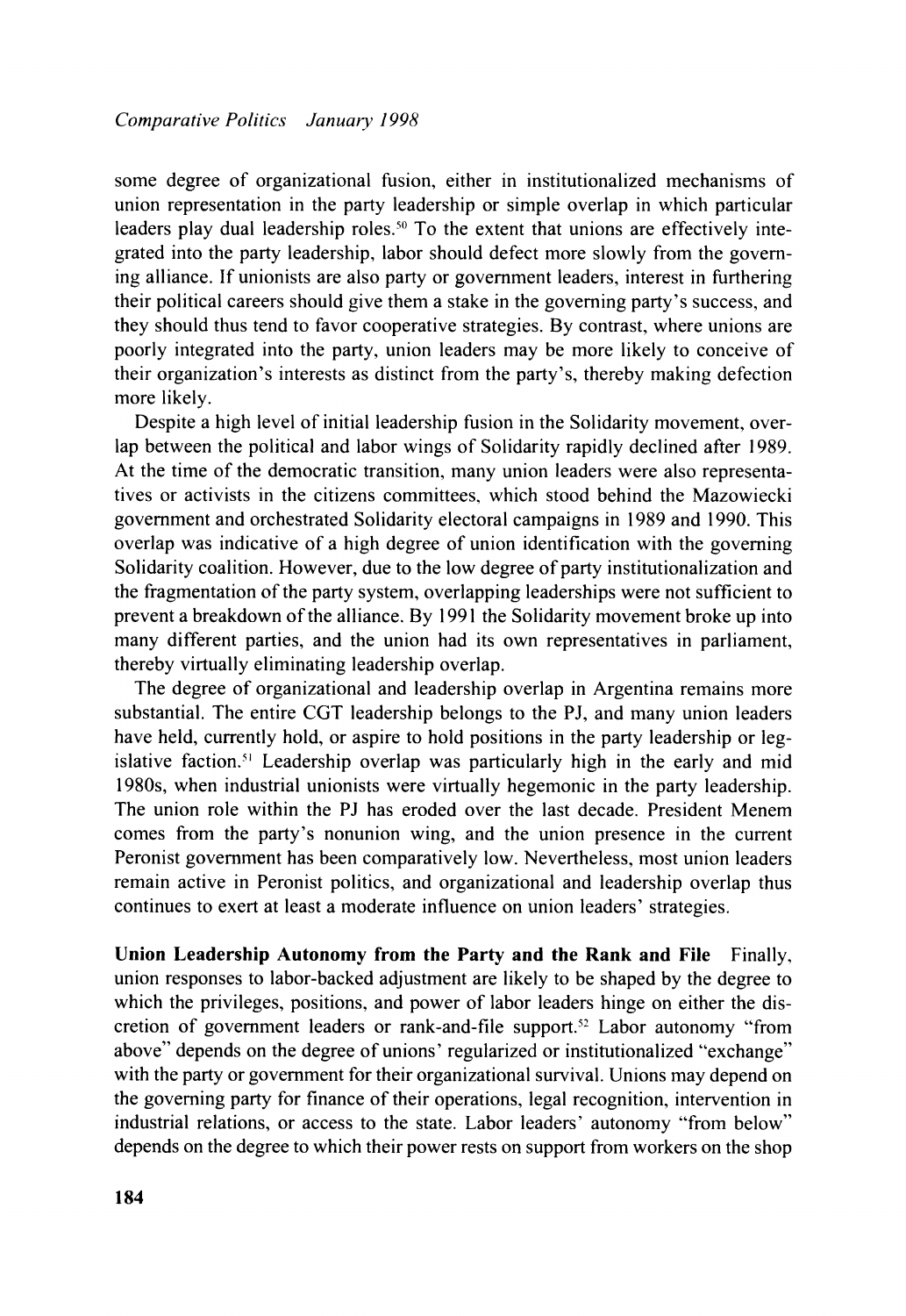floor. Unions vary with respect to the frequency and openness of elections, as well as in the degree to which they rely on their members for organizational and financial resources. All labor organizations exhibit some mix of "upward" and "downward" dependencies, but their relative predominance varies substantially. The balance of dependence will likely have a powerful influence on union strategies in the face of labor-backed adjustment. Union leaderships that depend primarily on the governing party for their survival, for example. should find the potential costs of defection to be much higher than unions whose leaders depend primarily on their rank and file.

In Poland Solidarity leaders are much more dependent on rank-and-file support than on party and government resources. In opposition prior to 1989, Solidarity never depended on the state for organizational or financial resources. Following the collapse of Communism, Solidarity's political leaders, assuming that ideological agreement and personal trust were sufficient to preserve the alliance, made little effort to establish a regularized system of exchange between the union and government. The fragmentation of the party and the union's decision to field its own parliamentary candidates also reduced the union's dependence in the political arena. Moreover, the relatively democratic structure of Solidarity, both nationally and regionally, encouraged leaders actively to seek support from the rank and file. Consequently, when pressures to defect built up, the union had little incentive to remain in the alliance.

The balance of dependence is quite different in Argentina, where low levels of union democracy and a reliance on party and state resources have led union leaders to prioritize the maintenance of the party-labor alliance. Union dependence on the party and state is quite pronounced. Financially, only a small fraction of union income is derived from membership dues, and therefore most unions rely heavily on resources over which the government exercises at least some discretion. This dependence is perhaps most manifest in the area of the unions' *ohras sociales,* which, though administered by the unions, are subsidized and audited by the government.'? Menem's government has frequently used this discretionary power to discipline confrontational unions and reward cooperative ones. Unions are also dependent on the PJ politically, as Peronism has long been labor's only viable electoral representative. Under Menem the PJ has used the party's legislative lists, as well as other government and party posts, to keep union leaders within the governing coalition.<sup>54</sup> Moreover. because of the relative lack of internal democracy in most Argentine unions, union leaders are not highly sensitive to rank-and-file demands. This insulation from below is enhanced by labor law, which grants the state a high level of discretion in adjudicating among competing claims to union leadership.

Thus, after 1991 the governing party-labor alliance in Poland disintegrated, while the alliance in Argentina, with some defections, endured. In explaining these outcomes, we have argued that a powerful governing party, low levels of union competition, leadership overlap, and a high level of union dependence on party-con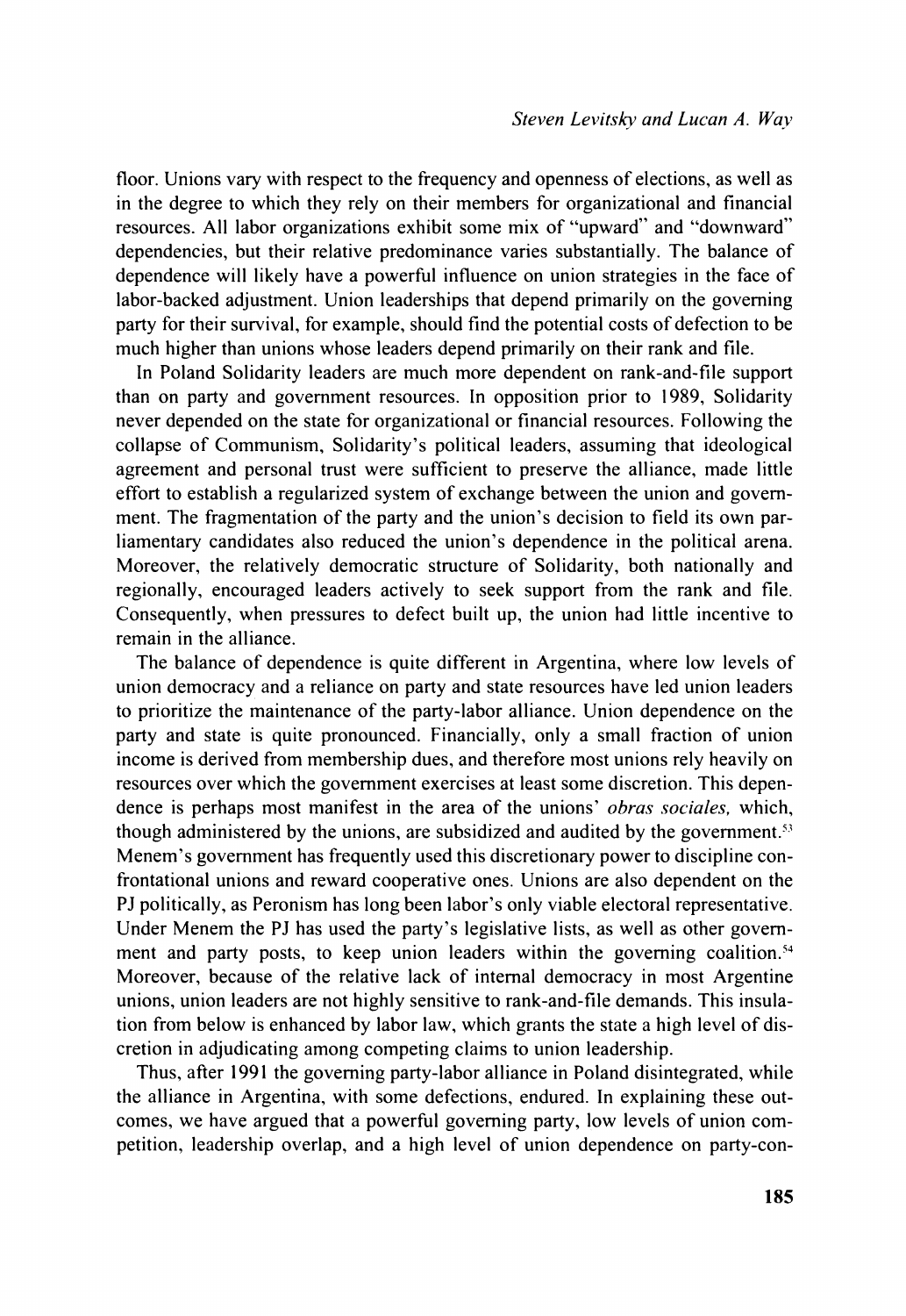trolled resources (rather than rank-and-file support) resulted in a strategy of continued labor cooperation in Argentina. while the fragmentation of the governing party. a high level of union competition, the disintegration of party-union organizational linkages. and a higher degree of dependence on rank-and-file support (rather than government resources) made defection more likely in Poland.

## **Conclusion**

This paper has addressed two issues. First. social linkages and material-political incentive structures interact to shape union interests and behavior. Because of the costs of neoliberal reform. labor-backed adjustment provides an opportunity to isolate and determine the strength and importance of social linkages, as opposed to material incentives, in holding organizational alliances together. Approaches that focus exclusively on material costs and benefits can not fully explain why strong labor organizations in Argentina and Poland initially cooperated with far-reaching neoliberal refomis. Social linkages, in the form of shared identities and personal ties. played a critical role in holding the government-labor alliance together in each country, Yet the ultimate failure of the solidarity alliance demonstrates that alliances built on social linkages alone are ultimately quite weak. Indeed, the absence of material and political incentives may turn shared identity and goodwill into hostility and mutual resentment. Social linkages and material interests may also interact in a more virtuous way. In Argentina close ties facilitated material and political exchanges that contributed to the endurance of the Peronist alliance.

Second. four political and institutional variables help to explain the endurance or demise of party-labor alliances that support adjustment. In addition to social linkages. they strongly affect labor's response to reforms carried out by their party allies. These variables are summarized in Table 1. In Poland party fragmentation. significant labor competition. and a high degree of labor autonomy from the government made the party-labor alliance highly vulnerable. In Argentina a strong governing party, low union competition, significant though declining leadership overlap, and a high level of union dependence on state and party resources improved the prospects for the endurance of the party-labor alliance.

These variable might be usefully applied to other cases of labor-backed adjustment. An initial glance at Spain and Mexico supports our explanatory framework. Spain had a less severe economic crisis. a strong governing party. and significant labor competition between the progovemment General Workers Union (UGT) and the procommunist Workers' Commissions (CCOO). The UGT also enjoyed a greater degree of autonomy than the Argentine CGT. Therefore. one might expect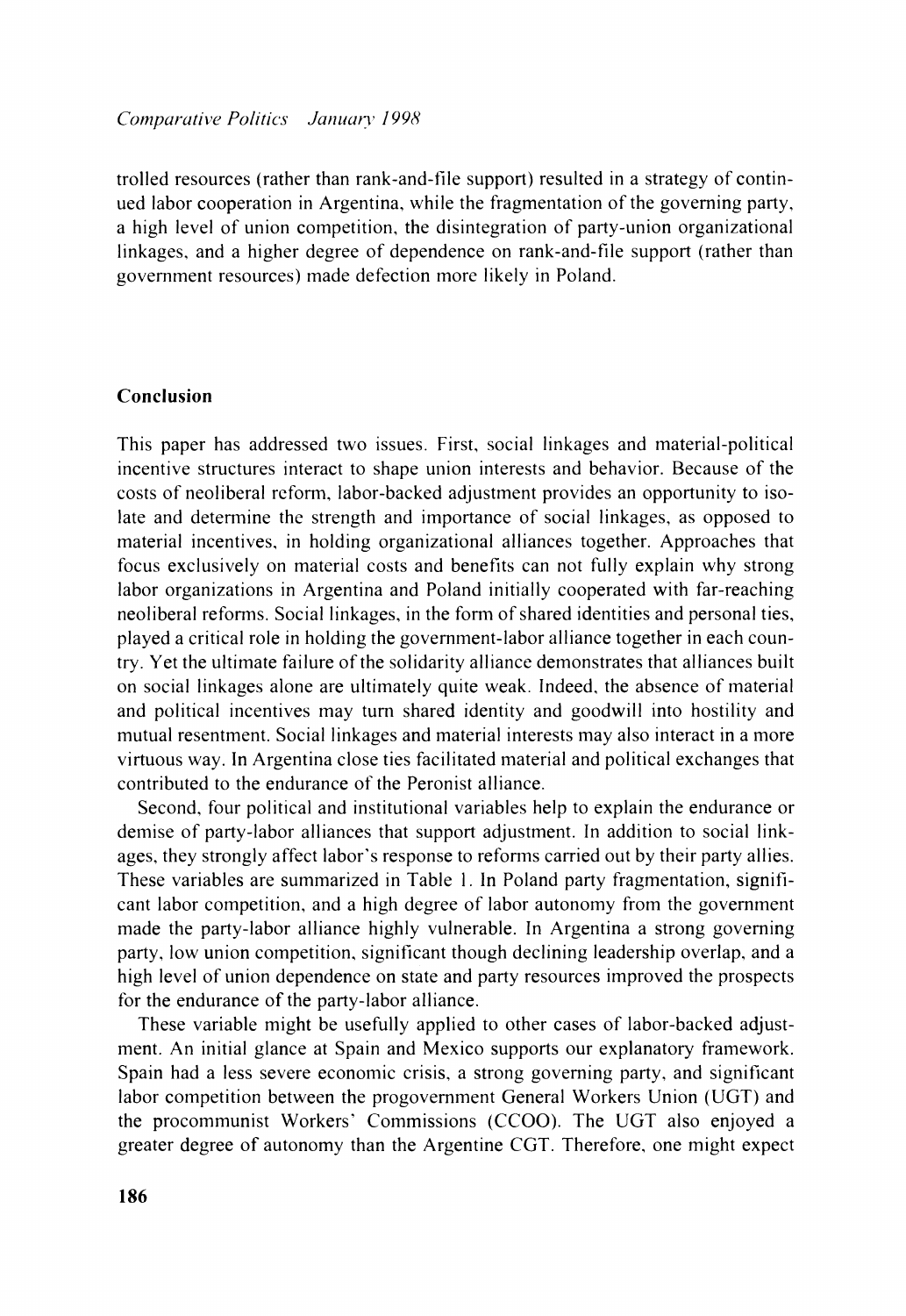| Variables                    | Argentina                    | Poland                 |
|------------------------------|------------------------------|------------------------|
| Social Linkages              | High                         |                        |
| Party Strength               | High                         | Declining              |
| <b>Union Competition</b>     | N٥                           | Yes                    |
| <b>Leadership Overlap</b>    | Medium                       | Declining              |
| <b>Balance of Dependence</b> | Party                        | Rank and File          |
| Outcome                      | <b>Sustained Cooperation</b> | <b>Early Defection</b> |

**Table** *1 Political and Institutional Factors Shaping the Fate of Party-Labor Alliances in Different Countries\** 

\* Sources based on conditions immediately following the initial election of the labor-backed party.

some degree of labor defection in the 1980s. Indeed, while the UGT supported the *Socialist government in the early 1980s during a period of industrial restructuring*  and rising unemployment, the alliance weakened considerably beginning in 1987.<sup>55</sup> *In Mexico our framework \vould predict a relatively high level of labor cooperation, as the alliance between the PRI and the Mexican Workers Confederation (CTM) was bolstered by a strong go\,erning party. significant organizational overlap, and a high level of union dependence on the party and the state. Indeed. throughout the post-*1982 period of economic liberalization the CTM has remained committed to the *governing alliance.'"* 

*Two interesting test cases for our framework are South Africa and the current government of Poland. In South Africa the African National Congress (ANC) recently came to power with strong support from the major labor organizations. Although South Africa is not undertaking economic adjustment to the same degree as the other cases. its economic program is still likely to strain the party-labor alliance. The party-labor alliance is likely to be reinforced by strong social linkages. significant leadership overlap, the electoral dominance of the ANC, and the absence of a significant competitor to the Congress of South African Trade Unions (COSATU). However, despite its ties to the ANC the South African labor movement*  is relatively autonomous from the state and political leadership. It is also quite mil*itant. Particularly because the country's economic crisis is relatively mild. this militancy may limit popular acquiescence in austerity.'' These two factors suggest the possibility of defection. Thus, the fate of the South African labor alliance may ultimately provide some clues as to the relative importance of the various elements of our framework.* 

*In Poland the 1993 elections brought to power the ex-Communist SLD alliance, which has close links to the OPZZ labor confederation. Despite populist antireform election rhetoric, the SLD and its coalition partner have Largely stuck to the neoliberal course initiated under the Solidarity-led governments. According to our framework. the OPZZ should be more likely to remain in the alliance than the Solidarity unions. First, a formal organizational linkage exists between the Social*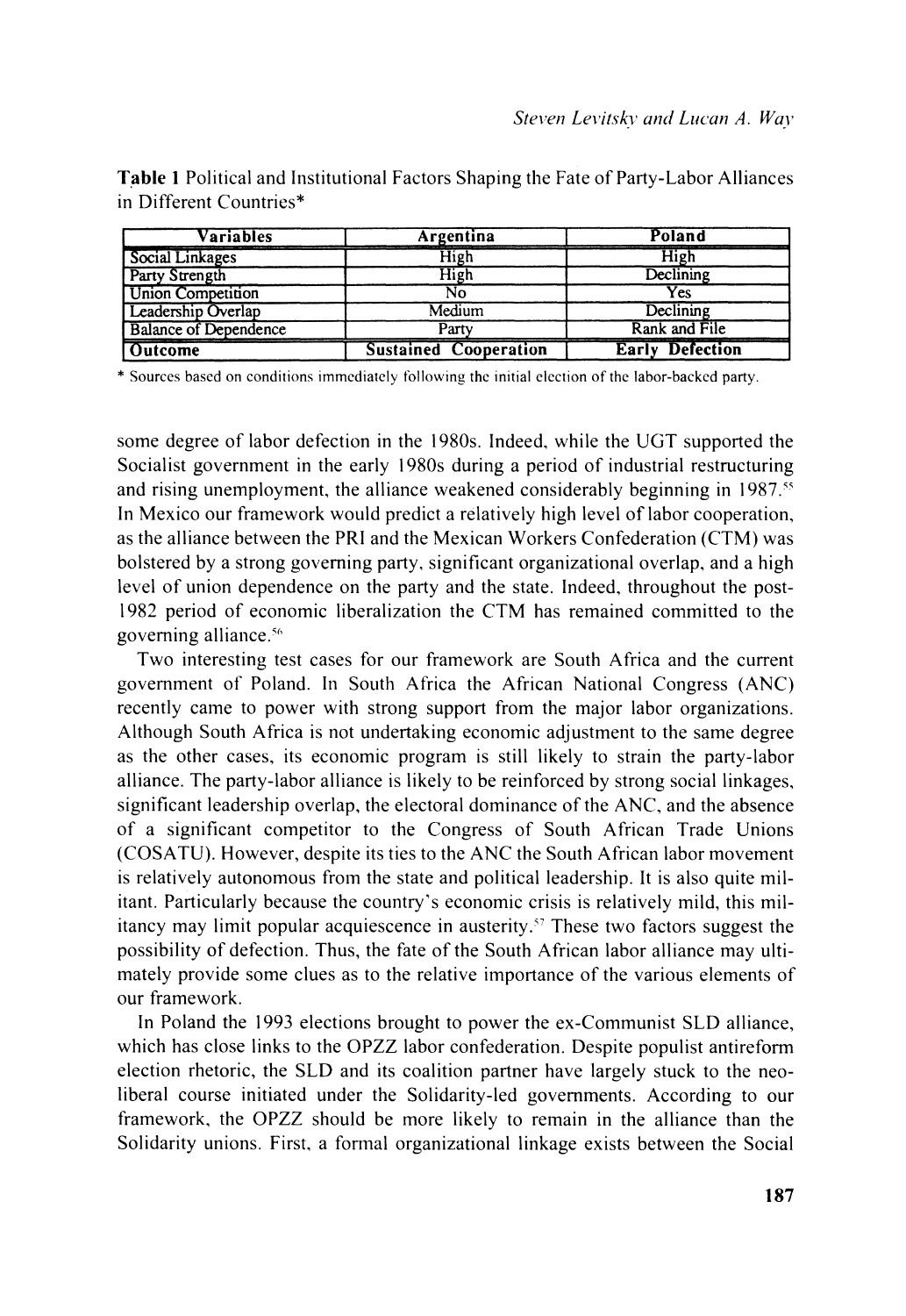Democratic Party and the OPZZ. Also, in contrast to Solidarity, the Social Democratic-OPZZ alliance has been reinforced by political and economic exchanges which, if routinized, may lead to greater labor dependence on the party.<sup>58</sup> These factors suggest that the balance of dependence may lead OPZZ leaders to support the alliance with the government more than Solidarity's did.

What are the general implications of our findings? First, they suggest a relationship between the institutional legacies of state corporatism and the maintenance of party-labor alliances during labor-backed adjustment. The low level of union competition and low union autonomy from the state and party in Argentina are legacies of long-established corporatist patterns of interest intermediation. In other "state corporatist" cases of labor-backed adjustment, such as Mexico and Venezuela, one finds similar patterns of low competition, low union autonomy, and low union democracy.<sup>59</sup> As this paper has shown, such institutional structures discourage union defection from adjustment. In Poland, by contrast, the high levels of labor autonomy and greater leadership attention to rank-and-file demands are products of Solidarity's origins outside and in opposition to the state. Also, higher levels of competition, union autonomy, and internal democracy characterize other cases of alliances created outside statist or authoritarian labor institutions, such as Spain and South Africa. Thus, it appears that party-labor alliances with state corporatist roots are more likely to survive periods of sustained labor-backed adjustment than those born outside such structures.

More generally, Argentina and Poland demonstrate that far-reaching economic adjustment programs can indeed be carried out democratically where labor movements are relatively strong. In fact, it appears that labor-backed adjustment may be a particularly effective means of carrying out neoliberal reforms under democracy. The success of labor-backed adjustment processes in Argentina and Poland suggest that it may be useful to differentiate among "modes" of neoliberal reform. Reform "from within," based on cooperation and acquiescence, may pose a different set of possibilities and constraints than reform "from without," based on imposition. Much of the literature on the politics of economic adjustment focuses on this latter mode and emphasizes the need of successful reform to insulate government from the "losers" of economic adjustment. This paper suggests that in some cases close ties to a well-organized popular sector may actually facilitate reform. While the absence of close ties to potential "losers" may be crucial in shaping the decision to embark on reform, $\omega$  once that decision has been made the implementation of reforms may in fact be facilitated by such ties." Our findings thus suggest a paradoxical conclusion: in the current period of global austerity and adjustment unions may be in a better position to defend their interests when they are in opposition than when their political allies are in power.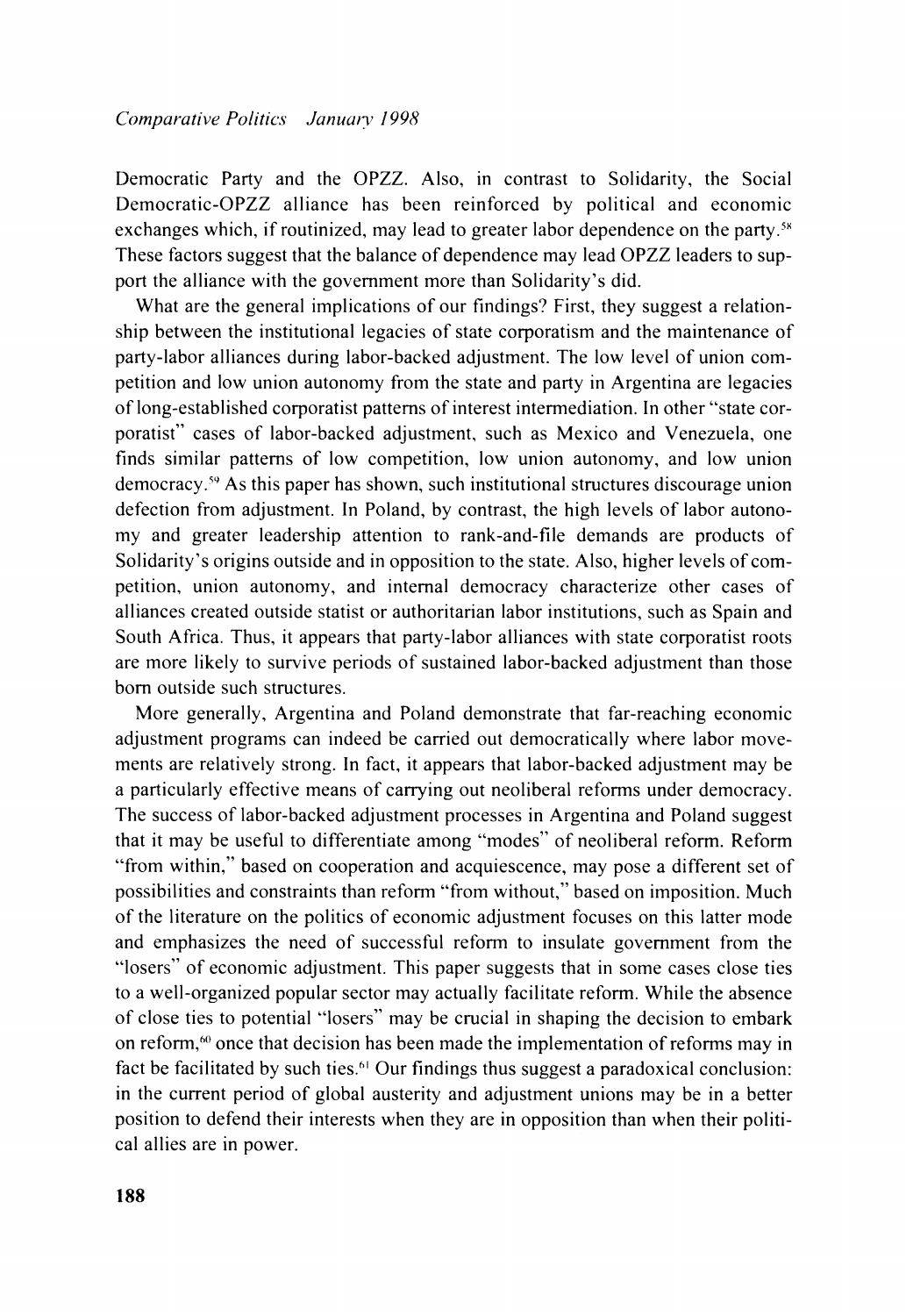#### **NOTES**

The authors thank Christopher Ansell, Ela Benson, Katrina Burgess, Ruth Berins Collier, David Collier, Bart Deamer, Tomek Grabowski, Kenneth Jowitt, James Mahoney, James McGuire, Gerardo Munck. M. Victoria Murillo, David Ost, Pierre Ostiguy, Kenneth Roberts, Michael Sinatra, Richard Snyder, Carol Timko, and two anonymous reviewers for their helpful comments on earlier drafts of this paper.

1. By economic adjustment we mean a set of economic policies aimed at both the stabilization and the liberalization of statist economies. Such programs generally include policy measures such as wage restraint, sharp reductions in government spending, the elimination of price controls and many subsidies, trade and investment liberalization, the deregulation of both capital and labor markets, and in most cases privatization and state restructuring.

2. Stephan Haggard and Robert Kaufman. *The Politics ofEconomic Adjustment* (Princeton: Princeton University Press, 1992); and Beverly Crawford, "Post-Communist Political Economy: A Framework for the Analysis of Reform," in Beverly Crawford, ed., *Markers, States. and Democracy: The Political Economy of Post-Communist Transformation (Boulder: Westview Press, 1995), pp. 3-42.* 

3. See Adam Przeworski, *Democracy and the Market* (New York: Cambridge University Press, 1991); Guillermo O'Donnell, "Delegative Democracy," Journal of Democracy, 5 (January 1994), 55-70.

4. See Barbara Geddes, Comments on Leslie Elllot Armijo, "Tradeoffs Implicit in Alternative Sequences of Economic and Political Liberalization," paper prepared for the South California Workshop on Political and Economic Liberalization, January 14, 1993.

5. Throughout this paper "labor" refers to organized labor or unions.

6. We use the term "party" in a fairly loose manner to refer to the governing coalition/party. Solidarity was poorly institutionalized and could scarcely be called a "party" by western European standards.

*7* On the crisis in Argentina, see Paul Lewis. *The Crisis of Argentine Capitalism* (Chapel Hill: University of North Carolina Press, 1990); and William Smith, "State, Market and Neoliberalism in Post-Transition Argentina: The Menem Experience," Journal of Inter-American Studies and World Affairs, 33 (Winter 1991), 45-82. On Poland, see Andrzej Kondratowicz and Marek Okolski, "The Polish Economy on the Eve of the Solidarity Take-Over," in H. Kierzkowski, M. Okolski, and S. Wellisz, eds., *Stabilization and Strtrctural Adjustment in Poland* (London: Routledge, 1993): and Batara Simatupang, *The Polish Economic Crisis: Background. Causes and Aflermath* (London: Routledge, 1994).

8. Smith, pp. 53-54; Victoria Murillo. "Union Response to Economic Reform in Argentina," paper prepared for the Eighteenth International Congress of the Latin American Studies Association, Atlanta, March 10-12, 1994, p. 3-5.

9. *Latin America Weekly Report.* Oct. 25, 1990, p. I I; Murillo, pp. 4, 6; Peter Ranis, *Argentine Workers* (Pittsburgh: University of Pittsburgh Press, 1992), pp. xviii-xix.

10. *Economist Intelligence Unit: Poland 1993/1994*, 32; Carol A. Timko, "The New Third Way? Synthesizing Area Studies and Comparative Politics," paper presented to the American Association for the Advancement of Slavic Studies National Convention, Philadelphia, November 17-20, 1994.

I I. Achim Wachendorfer. "Sindicalismo Latinoamericano, un Futuro Incierto." *Nueva Sociedad*  (November-December 1991), 81; and James McGuire, *Peronirni withour Peron: Unions. Parties, and Democrac:~ in Argentina* (Stanford: Stanford University Press, forthcoming), pp. 252, 255-256.

12. Murillo, p. 3; Smith, p. 62; and Ricardo Falcon, "Politicas Neoliberales y Respuestas Sindicales (1989-1992)," in Omar Moreno, ed., *Desafios Para el Sindicalismo en la .4rgentina* (Buenos Aires: Editorial Legasa, 1994), p. 106.

13. Ben Slay, "The Dilemmas of Economic Liberalism in Poland," *Europe-Asia Strrdies,* 45 (1993) 24 1.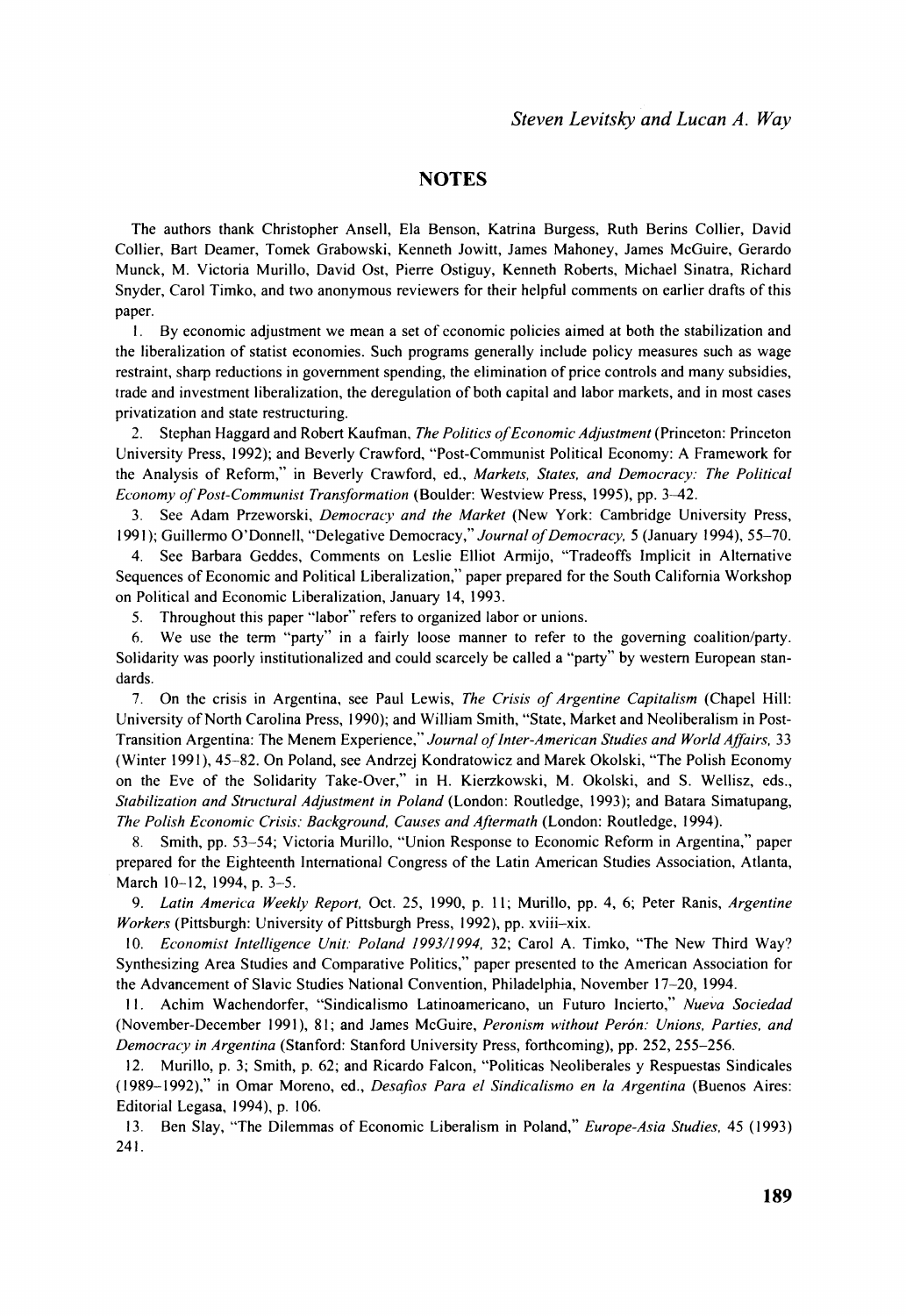#### *Comparative Politics Januaty 1998*

14. Torcuato Di Tella, "Letter from Argentina," *Government and Opposition* (Winter 1992).

15. For discussions of Solidarity's turn towards the market. see Gary Fields. "The Road from Gdansk: How Solidarity Found Haven in the Marketplace," *Monthly Review*, 43 (July-August 1991), 95-122; and David Ost, *Solidarity and the Politics of Anti-Politics: Opposition and Reform in Poland since 1968* (Philadelphia: Temple University Press. 1990).

16. International Labour Office, World Labour Report 1993: Forced Labour, Employment, Trade *Unions, Social Protection in Developing Countries, Stress at Work, Statistical Annex (Geneva: ILO Press,* 1993). p. 1 125.

17. For example, Lodz Solidarity was particular active in organizing a wave of strikes and protcsts against the state's neglect of the mining industry. *Foreign Broadcast Information Service Eastern Europe* (FBIS-EE), Mar. 26, 1991. p. 39, Jan. 8, 1991, p. 28.

18. The national commission. for examplc, rejected a call by Solidarity in Lodz for a nationwidc protest against nomenclature privatization and the drop in wages. *FBIS-EE.* Jan. 30. 1991. July 5. 1991. p 23.

19. See David Ost, "Labor in the Post-Communist Transformation," Center for German and European Studies, University of California, Berkeley, Working Paper 5.17; and Peter Ranis *Class, Democracy, and Labor in Contemporary Argentina* (New Brunswick: Transaction Publishers, 1994), pp. 127–36.

20. It should be noted that in Poland many of the protests of the late 1980s were aimed primarily against the regime rather than against reform.

21. Ruth Berins Collier and David Collier, "Inducements versus Constraints: Disaggregating Corporatism," American Political Science Review. 73 (December 1979), 967-86; and Mancur Olson, The *Rise and Decline of Nations* (New Haven: Yale University Press, 1983).

22. See, for example, Walter W. Powell and Paul DiMaggio, eds., *The New Institutionalism in Organizational Ana!~ris* (Chicago: University of Chicago Press. 1991 ); James G. March and Johan Olsen. *Rediscovering Institutions: The Organizational Basis of Politics* (New York: Free Press, 1989).

23. Mark Granovetter, "Economic Action and Social Structure: The Problem of Embeddedness." *American Journal oj'Sociolog~:* 9 1. (1985). 490.

24. See Powell and DiMaggio. eds.

25. Ronaldo Munck, *Argentina: From Anarchism to Peronism* (London: Zed Books. 1987). p. 134.

26. *Review ofthe River Plate.* Nov. 30, 1990, p. 335, Dec. 28, 1990, p. 427.

27. For example, after the fluny of adjustment measures imposed by Mencm's governmcnt in the second half of 1989, UOM leader Hugo Curto declared: "We must trust the words of President Menem that workers will not be affected by the latest measures." *Bimestre Economico* (February 1990), 40.

28. *Revieus of the River Plate,* Aug. 30, 1990, p. 125. Feb. 29. 1993. p. 105; *Latiri America WeeX.11. Report.* July 1. 1993. p. 296: and Murillo, p. 12.

29. Alfonsin reached an accord with the conservative "15" faction of the CGT in 1987, bringing Light and Power union leader Carlos Alderete in as labor minister, but the pact was opposed by the bulk of the CGT leadership and fell apart after six months.

30. *FBIS-EE*. Oct. 21, 1991, p. 16. On the role of the intelligentsia in Solidarity, see Ost, *Solidarity and the Politics of Anti-Politicr;* and Jerome Karabel. "Polish Intellectuals and the Origins of Solidarity: The Making of an Oppositional Alliance," *Communist and Post-Communist Studies*, 26 (March 1993), 25-46.

3 1. *Tvgodnik Solidarnosc,* Sept. 8, 1989, p. 2.

32. David Ost. "The Transformation of Solidarity and the Future of Eastern Europe." *Telos* (Spring l989), 69-71; Staniszkis: Voytek Zubek. "The Rise and Fall of Rule by Poland's Best and Brightest," *Soviel Stirdies.* 44 ( 1992). 579-608.

33. *Tygodttik Solidarriosc,* Feb. 22, 1991, p. 19.

34. See, for example, an interview with Welesa's successor to the Solidarity leadership, Marian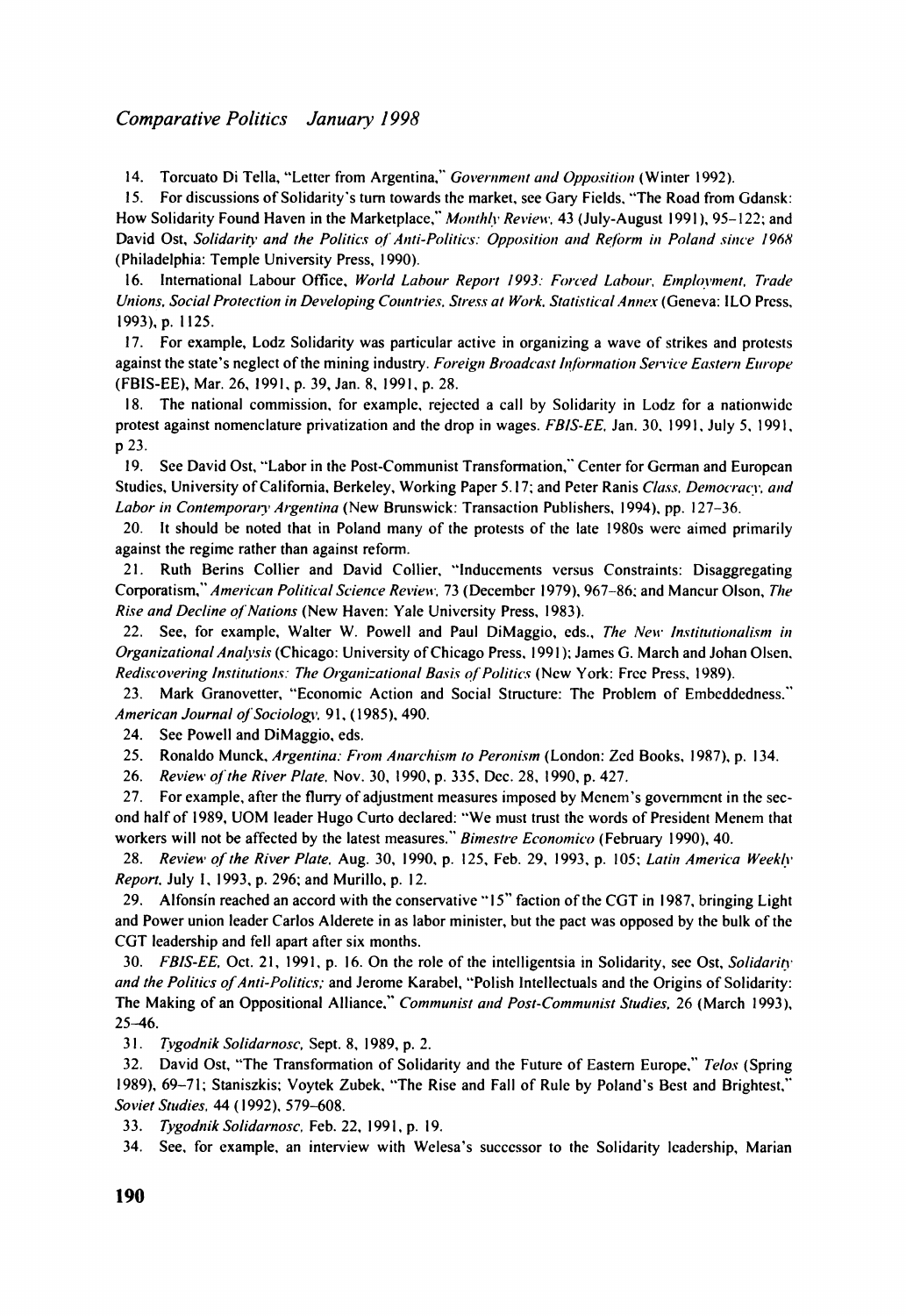Krzaklewski, *FBIS-EE,* Feb. 25, 1991, p. 43, Oct. 21, 1991, p. 17; Feb. 21, 1992, p. I I; *Tvgodnik Solidarnosc.* Feb. 22, 1991, p. 19, Sept. 8, 1989, p. 2.

35. *Tvgodnik Solidarnosc.* Sept. 8, 1989, p. 3

36. See union leader Krzaklewski's comments in *Tygodnik Solidarnosc,* Feb. 22, 1991, p. 19.

37. Thus, in his attempt to oppose Mazowiecki in 1990 Walesa insisted that the progovernment newspaper *Gazeta Wyborcza* be banned from using the Solidarity logo on its masthead.

38. *FBIS-EE,* June 13. 199 1. p. 24.

39. lnternational Labour Oftice, *World Labour Report 1993* (Geneva: ILO, 1993). p. 1125.

40. *FBIS-EE,* Sept. 15, 1992, p. 14.

41. The Argentine Workers Congress (CTA), which consists primarily of white collar and public sector unions, was formed in late 1992. The Argentine Workers Movement (MTA), which is made up largely of transportation workers' unions, was created in 1993. Both organizations have militantly opposed the Menem government's neoliberal policies, but neither has made substantial headway into the CGT-dominant labor movement.

42. Jytte Klausen, "Labor's Loss: The End of Keynesianism and the Crisis of Organized Labor: Left Politics in Great Britain, the United States, and Scandinavia after 1973" (Ph.D. diss., New School for Social Research, 1991).

43. Ost, "Labor in the Post-Communist Transformation"; *FBIS-EE.* Mar. 19. 1991, p. 35.

44. *R=eczpospolita.* Oct. 30, 199 1, p. 2, Sept. 23, 199 1, p. 2.

45. *La Narion (Edicion lnternacional).* Apr. 4, 1995. p. 5.

46. *FBIS-EE,*Jan. 25. 1990, p. 70. Aug. 30. 1989. p. 47.

47. *Ttxodnik Solidarnosc.* Feb. 22. 1991. p. 19.

48. *FBIS-EE.* Aug. 19, 1992, p. 17.

49. Kazimierz Kloc, "Polish Labor in Transition (I 990- l992)." *Telos* (Summer 1992). 14 1.

50. For a discussion of different types of party-union linkages, see Steven Levitsky, Lucan A. Way, and Ruth Berins Collier, "Coalitions under Stress: Governing Party-Labor Alliances in the 1980s and 1990s." paper presented at the workshop "Coalitions under Stress: Governing Labor-Based Parties in a Liberalizing World.'' Institute of lnternational Studies. University of California. Berkeley, January 12-13, 1996.

5 1. When Menem was elected in 1989. unionists held the party vice-presidency (Roberto Garcia), the union secretariat (Jose Lingieri), and twenty-three legislative seats.

52. Katrina Burgess. "Ties That Bind: Economic Reform and Party-Union Alliances in Mexico, Venezuela and Spain." paper presented at the workshop "Coalition under Stress: Governing Labor-Based Parties in a Liberalizing World," Institute of lnternational Studies. University of California, Berkeley, January 12-13, 1996.

53. Total union income from membership dues does not exceed \$800,000 whereas the 291 *obras sociales* manage \$2.6 million annually. McGuire, *Peronism without Perdn,* p. 257.

54. Sarah Kelsey and Steven Levitsky. "Captivating Alliances: Unions, Labor-Backed Parties, and the Politics of Economic Adjustment," paper presented at the Eighteenth lnternational Congress of the Latin American Studies Association, Atlanta, March 10-12, 1994.

55. Richard Gillespie, "The Break-up of the 'Socialist Family': Party-Union Relations in Spain, 1982-1 989." *West European Politics,* 13 (January 1990). 47-62; and Katrina Burgess, "Un divorcio a medias: Reforma económico y políticas laborales en España," Política y Gobierno. 2 (1995). 207-42.

56. Ruth Berins Collier, *The Contradictory Alliance: State-Labor Relations and Regime Change in Mexico* (Berkeley: International and Area Studies, 1992); and Burgess, "Ties That Bind.'

57. Gay Seidman, Manufacturing Militance: Workers' Movements in Brazil and South Africa, *197&1985* (Berkeley: University of California Press, 1994): and Eddie Webster. "Inside and Outside the State: Trade Unions. Economic Reform and the Consolidation of Democracy in South Africa," paper pre-